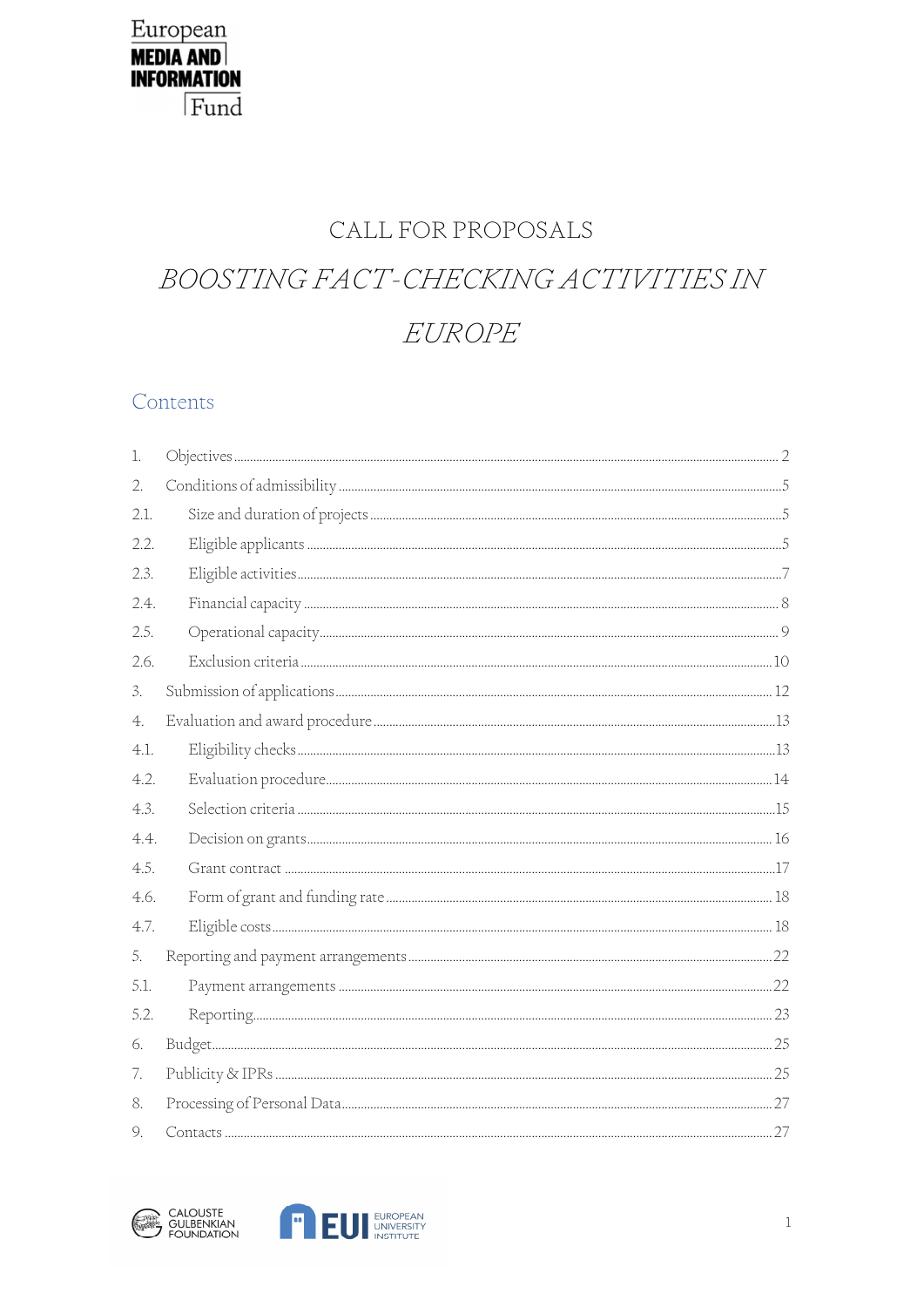

The European University Institute (hereafter "EUI") and the Calouste Gulbenkian Foundation (hereafter "CGF") have established the European Media and Information Fund (hereafter "EMIF") with a view to addressing the phenomenon of online disinformation in Europe and promoting a more resilient and fact-based digital information ecosystem.

The present call for proposals establishes specific provisions regulating the process of application for funding of actions in support of fact-checking. It aims at complementing the activities of the European Digital Media Observatory (hereafter EDMO) by providing funding to fact-checking projects that contribute to increase coverage and timeliness of fact-checks, as well as strengthen fact-checking organisations in Europe.

Applications shall be submitted online on www.emifund.eu and shall follow the evaluation and selection procedures detailed on this notice.

EMIF's Management Committee reserves the right to make any modifications and amendments to the terms and conditions set forth in this notice. These shall be publicised in EMIF's website: www.emifund.eu and will not affect grant applications submitted prior to such announcement.

# 1. Objectives

Independent fact-checking organisations play a key role in limiting the negative effects of disinformation on the public discourse and democratic processes. In addition to raising public awareness about concrete disinformation cases, their work feeds into



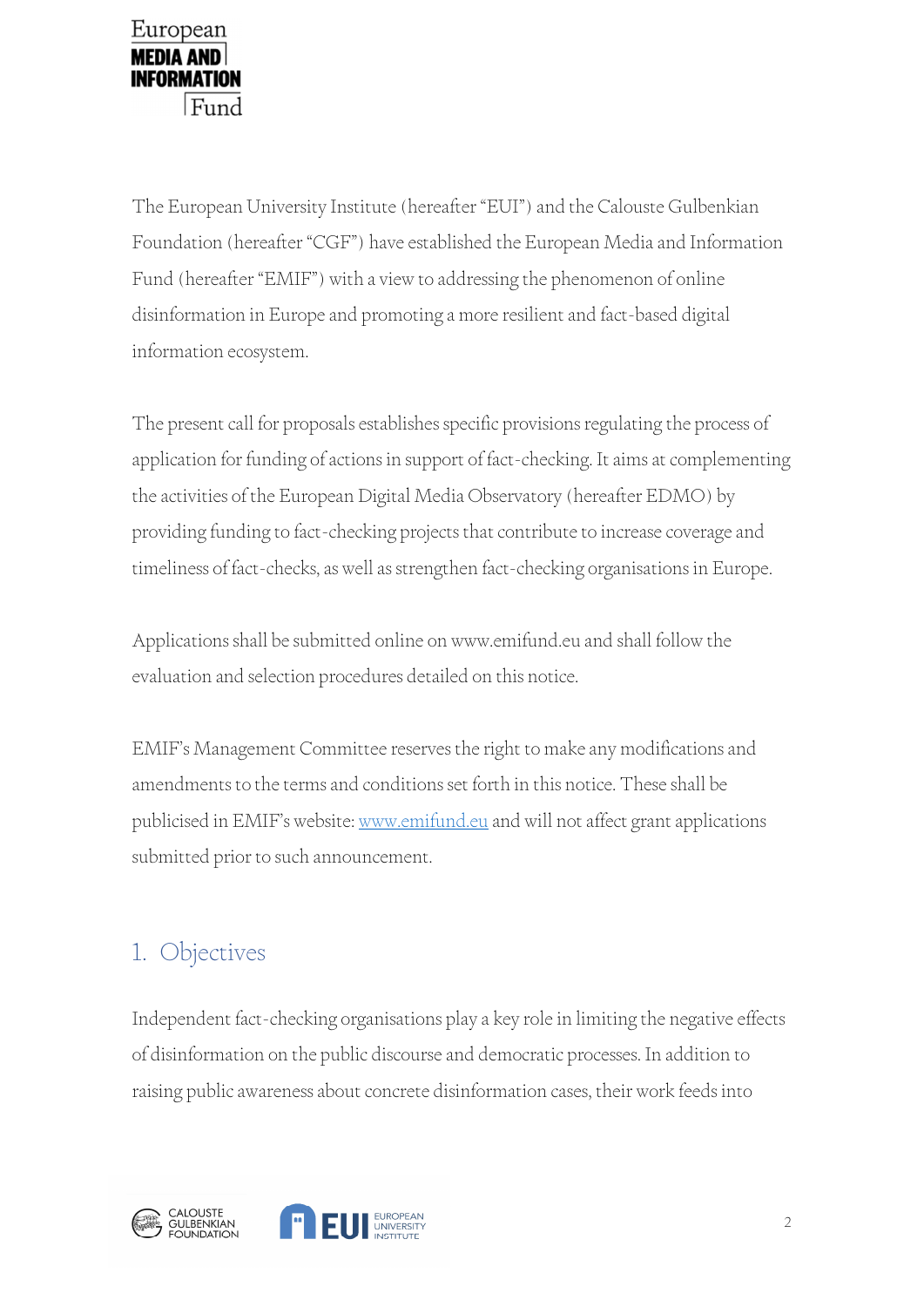mainstream news, media literacy practices and research, thereby entailing a strong multiplier effect.

This Call aims at strengthening the European fact-checking ecosystem by focusing on two priority actions:

- a. Urgent actions: projects designed to increase coverage, depth, and speed of factchecking activities by organisations that commit to producing regular flows of fact-checks:
	- i. in connection to critical events (e.g. elections, public health or public security crises, etc.), which may be likely targets of disinformation campaigns in one or more European countries; and/or
	- ii. aimed at improving the detection and understanding of disinformation narratives in topical areas of public interest (e.g. climate change, economic recovery, immigration, geopolitical issues, EU policies, etc.) within relevant information environments (local/national/European).
- b. Scale-up projects: free-lance collaborations within newsrooms and/or the integration of state-of-the-art technologies for content verification and media and social media monitoring.

This Call encourages projects:

i. involving structured and time-framed, free-lance collaborations with specialist staff (journalists, but also subject-matter experts or data analysts) to enhance diversity and bring complementary skills and innovative approaches in fact checking organisations, as well as best factchecking practices in newsrooms, thereby paving the way for more stable job opportunities and expanding journalistic coverage around topics of public interest that may be actual or potential targets of disinformation campaigns; and/or



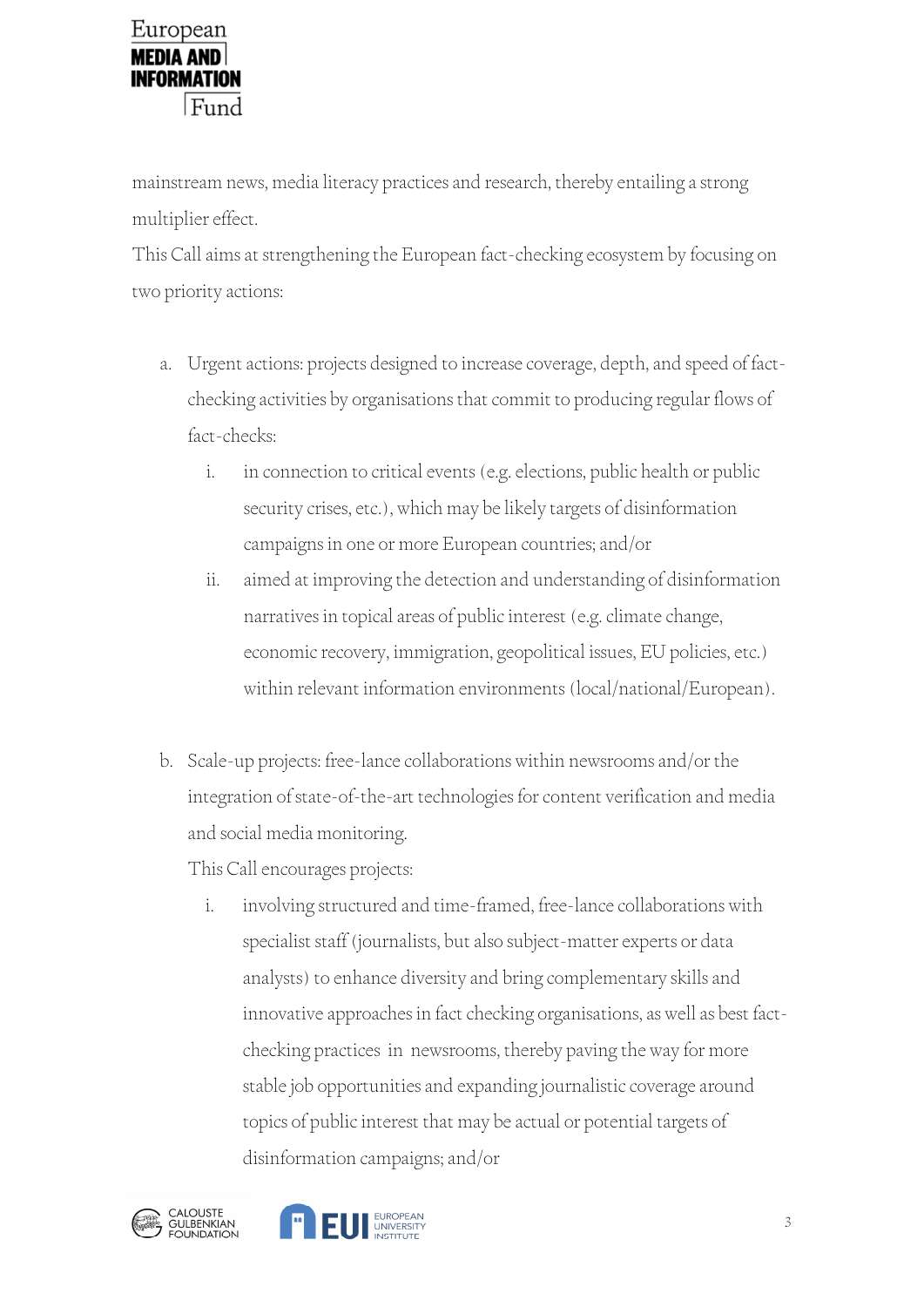

ii. involving the licensing or acquisition of adequate online content verification technologies and network analysis tools, which are instrumental for scaling-up and improving the efficiency of debunking activities, notably in view of the increasingly sophisticated information manipulation tactics and techniques employed in disinformation campaigns.

The projects funded under this Call are expected to:

- raise public awareness and empower diverse readerships in different European countries to critically assess news and information accessed through different media, notably online,
- foster knowledge-sharing between fact-checking organisations, civil society, researchers, media outlets and online platforms,
- facilitate the creation of a European network of independent fact-checking organisations,
- stimulate innovation in fact-checking organisations, newsrooms and improvement of journalistic skills,
- help reduce the impact of disinformation campaigns.

Under both priorities, projects should consider possible ways to enhance cooperation between European fact-checking organisations, as well as between fact-checkers and news media, civil society, and online platforms.



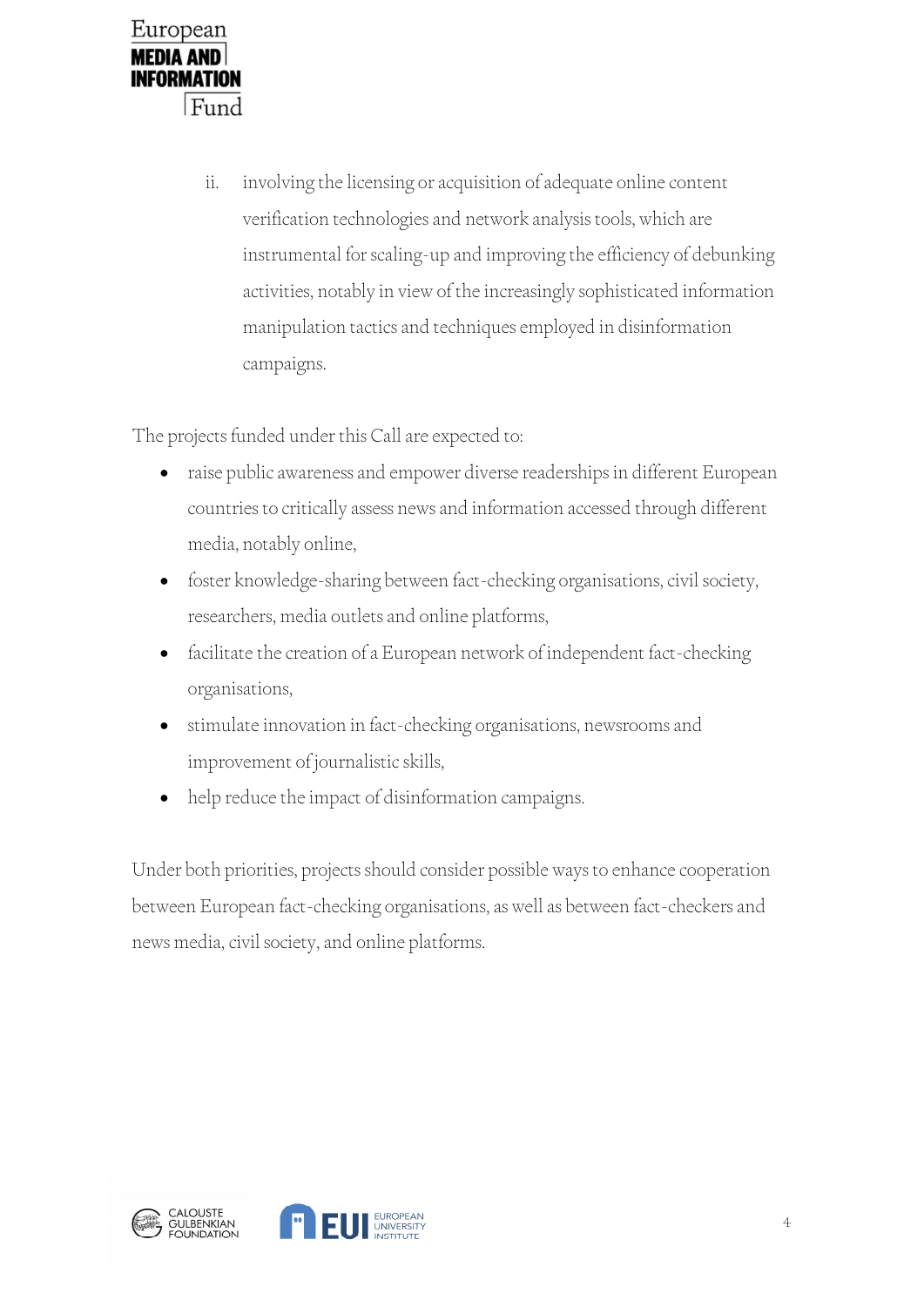# 2. Conditions of admissibility

# 2.1. Size and duration of projects

|                   | Maximum<br>grant per<br>project | Maximum<br>duration per<br>project (months) |
|-------------------|---------------------------------|---------------------------------------------|
| Urgent Actions    | 55 000,00<br>€                  |                                             |
| Scale-up projects | 80 000,00<br>€                  |                                             |

Projects applying to this Call should comply with both maximum duration and maximum size according to the respective area.

# 2.2. Eligible applicants

Applicants shall be legal entities employing fact-checkers and abiding by recognised ethical and professional standards (e.g. Code of Principles of the International Fact-Checking Network, deontological Codes for the Journalistic Profession applicable in their country of establishment, European Code of Conduct for Research Integrity).

Should an applicant not be a signatory to any code, it should explain how it ensures de *facto* adherence to the ethical and professional standards applicable to the type of activities carried out by its organisation

Proposals from individual entities are eligible if submitted by:

i. Small-sized independent fact-checking and news media organisations with up to 50 employees, and up to € 10 million turnover or € 10 million total balance sheet,

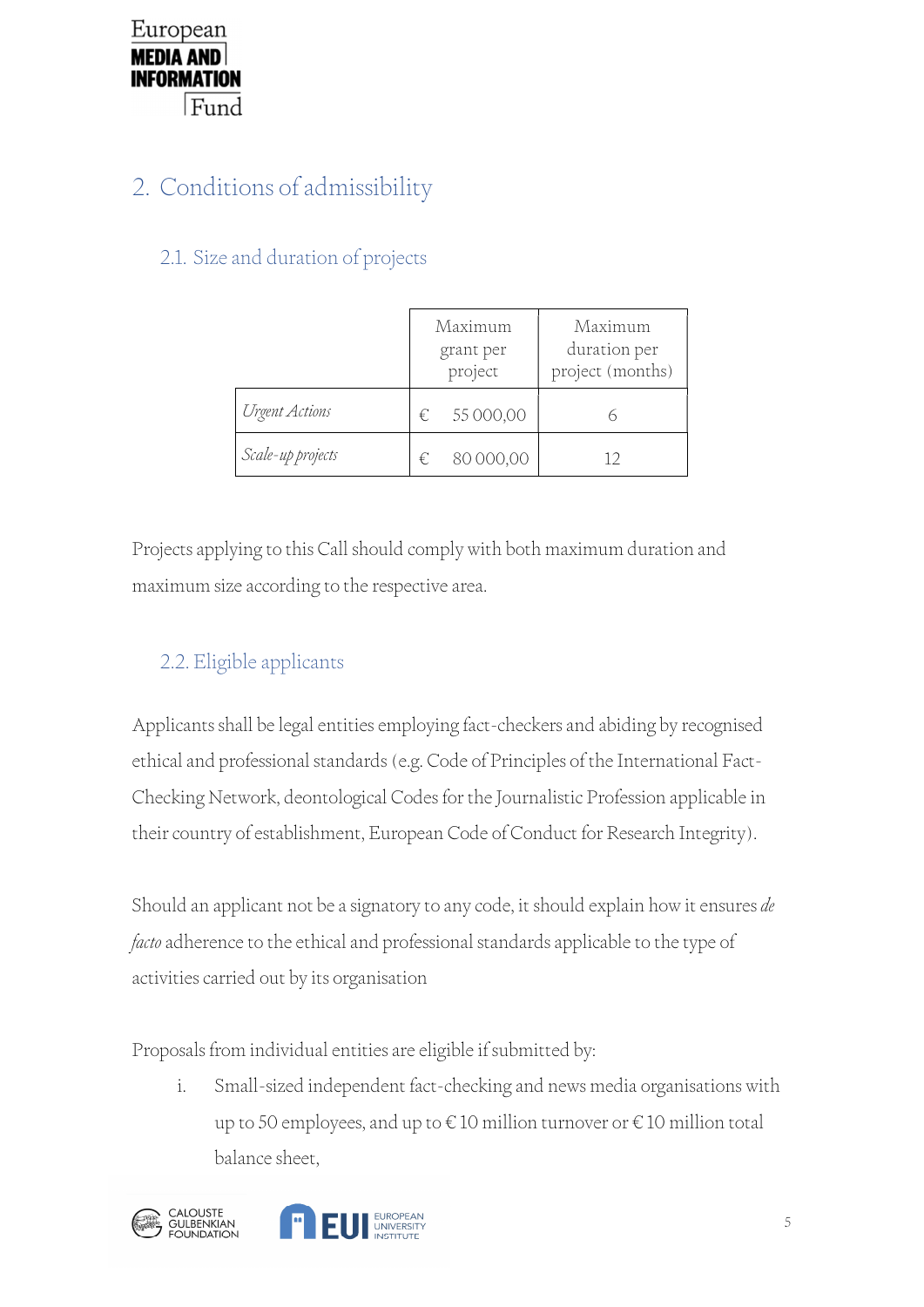

- ii. Non-governmental Organisations,
- iii. Universities,
- iv. Research centres,
- v. Educational institutions,
- vi. Non-profit organisations.

Proposals from consortia are eligible if submitted by:

- i. any of the entities mentioned above under points (i) to (vi),
- ii. news media organisations, including for-profit entities of any status or size, on condition that the consortium also integrate one or more entities mentioned above under points (i) to (vi).

Only applications from legal entities and consortium members established in the EU, EFTA or UK are eligible.

Provisions regarding exclusions:

- Natural persons may be part of a consortium, but the project cannot be coordinated by a natural person. Activities and expenses pertaining to natural persons shall be allocated to the lead applicant.
- State-controlled organisations other than universities, research centres, educational institutions, and public media organisations with editorial independence – are not eligible to receive funding and therefore cannot apply individually or lead a consortium, but they may take part in the action at their own costs.
- Consortia cannot be solely composed of entities affiliated to the lead applicant.



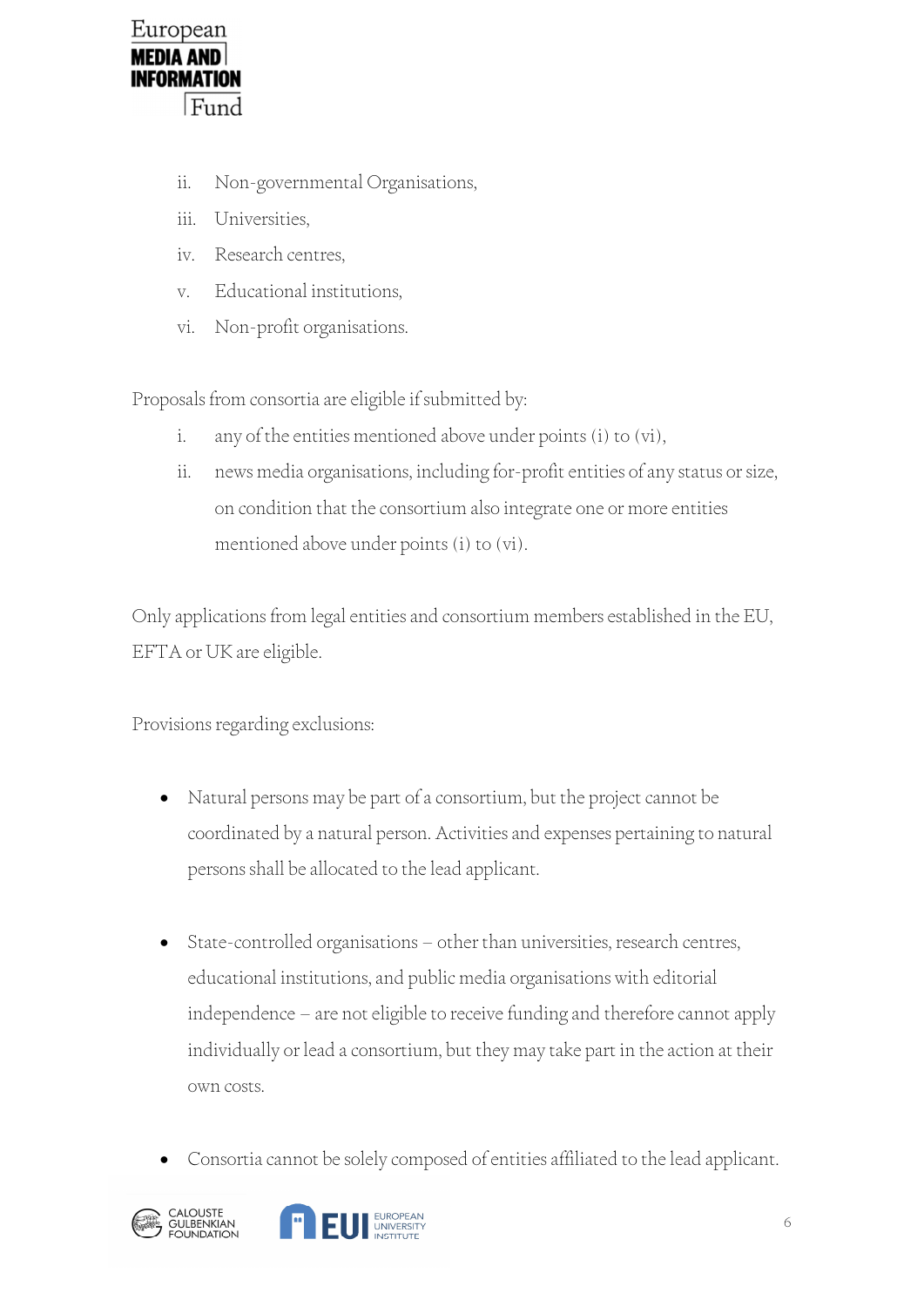# 2.3. Eligible activities

Activities may be developed at local, regional, national, or international levels across the territory of EU, EFTA and UK. Cross-border activities are eligible.

Proposals should cover one of the two priorities set out in Section 1 at point a) "Urgent Actions" and point b) "Scale-up Projects".

The following types of activities are eligible for both priorities a) and b):

- journalistic investigations and fact-checking activities,
- production of original content in the form of articles (fact-checks),
- awareness and dissemination actions, including conferences, seminars, events,
- actions aiming at the creation and improvement of networks, exchanges of good practices, and uptake of innovative methodologies and relevant technologies.

Additionally, for priority b), the following types of activities are also eligible:

- integration of complementary skills via additional human resources in newsrooms,
- usage of innovative tools improving the efficiency of fact-checking (e.g by facilitating online content verification or network analysis).

Eligible activities shall be those that will be developed in addition to the applicant's current activities and that will enable a prompt detection and exposure of emerging disinformation campaigns with potential negative impact on public opinion in the relevant linguistic area(s).

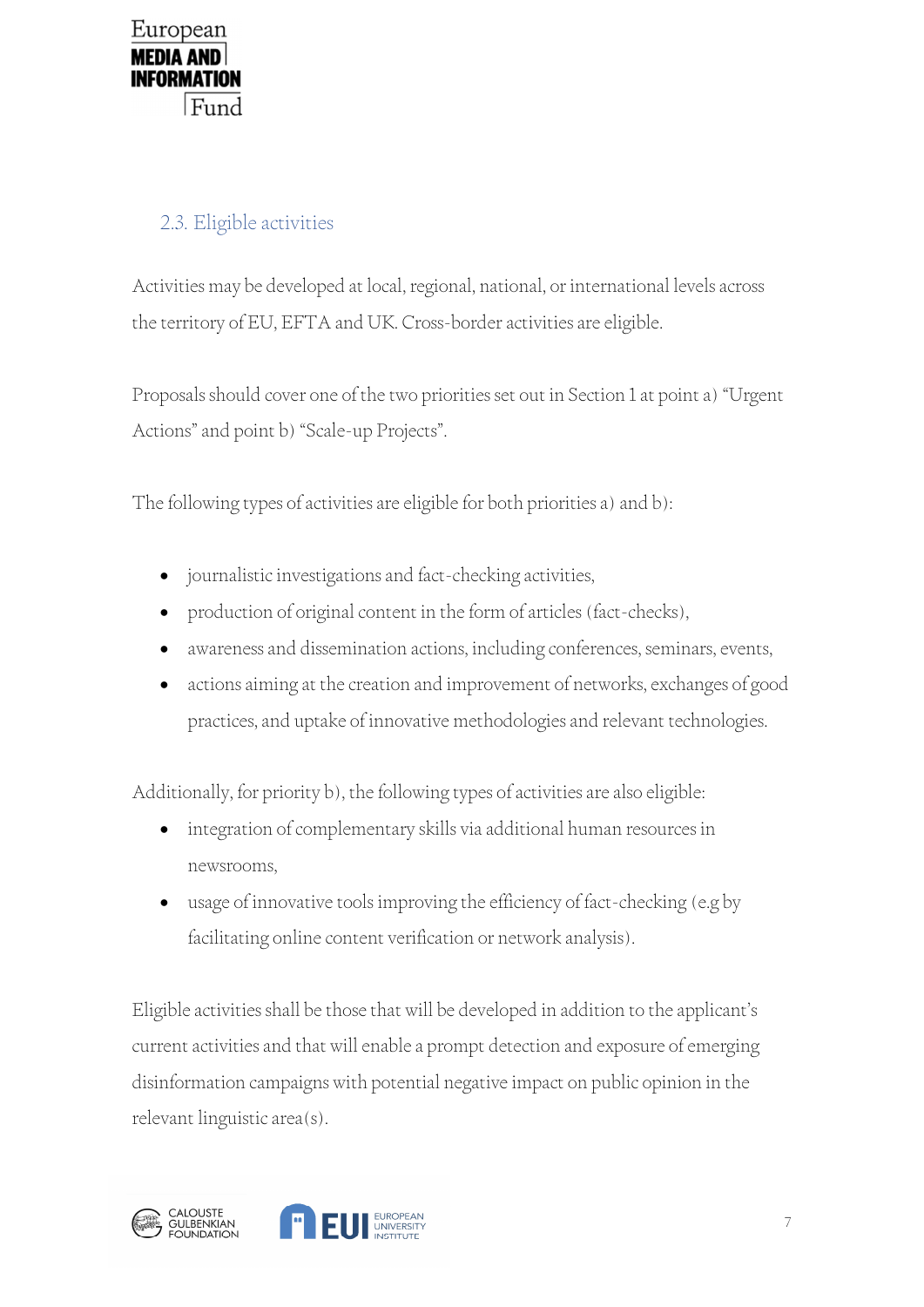Proposals should include concrete deliverables and set clear, objectively verifiable and quantifiable performance indicators for the end of the project. The estimated reach should be substantiated by an outreach plan identifying appropriate means of communication and dissemination, including links to EDMO's website.

Activities deriving from cooperation with media organisations not directly involved in the projects may be considered, in order to extend the outreach of the funded factchecking activities.

Proposals addressing priority b) must describe the terms and conditions for the engagement of free-lance collaborators, and/or identify the type of analytical tools to be acquired or leased, explaining how journalists taking part to the funded project may enhance their ability to detect and debunk disinformation campaigns via such tools.

All actions will respect the editorial independence of the media, emphasise the importance of proper editorial arrangements and allow the grantees to select those interventions they find most appropriate.

# 2.4.Financial capacity

Applicants must have stable and sufficient resources to maintain their activity throughout the duration of the funded project.

The verification of the financial capacity shall not apply to public bodies such as universities, research centres and educational institutions.

The applicants' financial capacity will be assessed on the basis of a declaration on their honour to be submitted with the application (a template thereof can be found in the



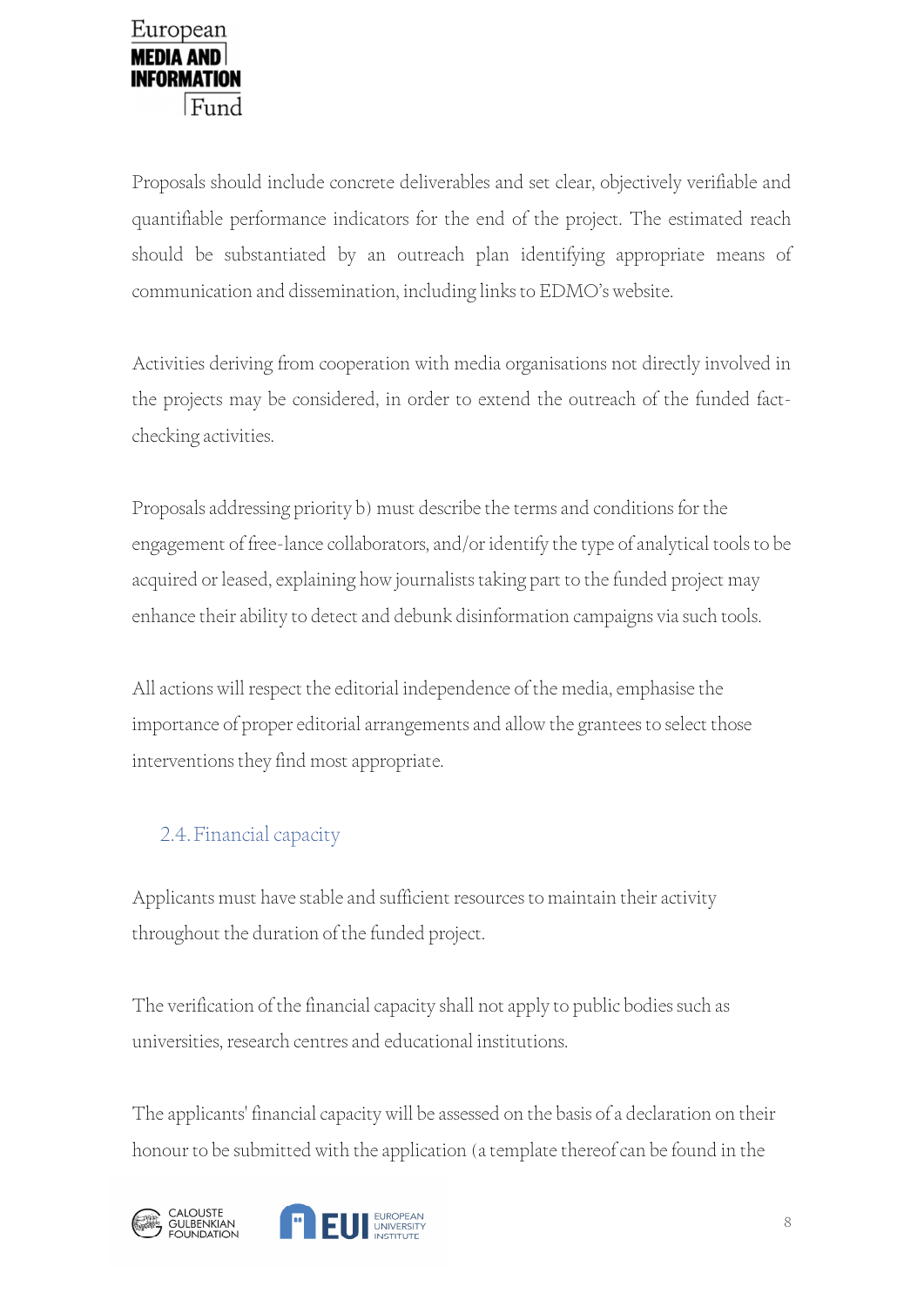Call webpage and at that application platform that you can access via your MyGulbenkian account).

Additionally, applicants shall submit:

- the profit and loss account,
- the balance sheet for the last two financial years for which the accounts were closed.
- For newly created entities, the business plan may replace the above documents.

# 2.5. Operational capacity

Applicants must have the know-how, qualifications, and resources to successfully implement the proposed action. In particular, the applicants must demonstrate to have sufficient experience in projects of comparable size and nature, or proven knowledge in the field covered by this Call.

This capacity will be assessed on the basis of the competence and experience of the applicants and their project teams, including operational resources (human, technical and other) or, exceptionally, the measures proposed to obtain it by the time the task implementation starts.

Applicants will have to submit an original "blue ink" signed declaration on their honour (a template thereof can be found in the Call webpage and at that application platform that you can access via your MyGulbenkian account), and the following supporting documents:

 curriculum vitae or description of the profile of the people primarily responsible for managing and implementing the operation,

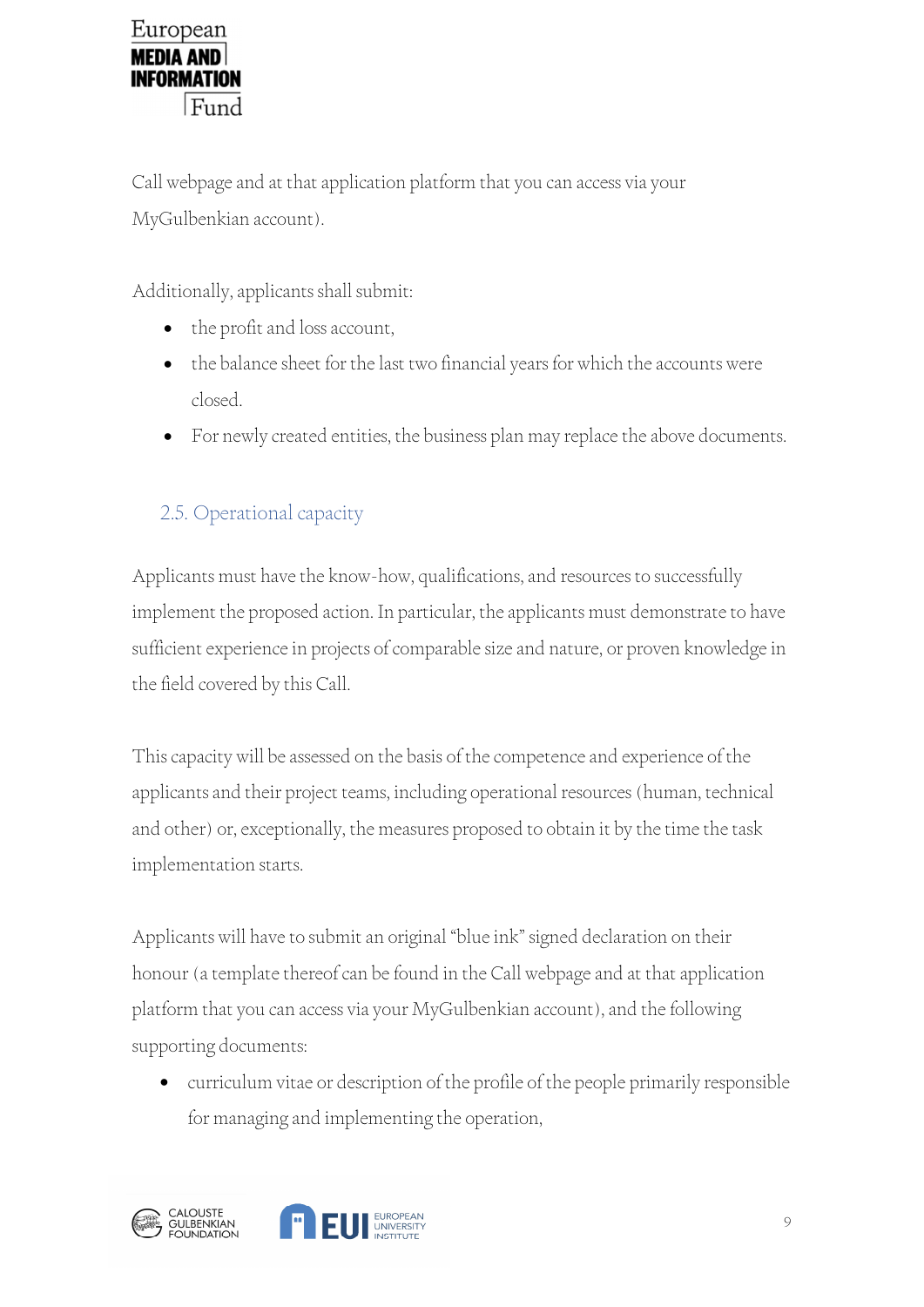- the applicant's activity reports if available, or an exhaustive list of previous projects and activities performed and connected to the field of this Call or to the actions to be carried out,
- a description of the technical equipment, tools, or facilities, as well as the human resources at the disposal of the applicant and involved in the project.

# 2.6. Exclusion criteria

Applicants which are in one of the following exclusion situations cannot participate:

- bankruptcy, insolvency or winding-up procedures, affairs or assets administered by a court or a liquidator, arrangement with creditors, suspended business activities or other similar procedures,
- in breach of social security or tax obligations, established by a final judgment or a final administrative decision,
- guilty of grave professional misconduct (including if done by persons having powers of representation, decision-making or control, beneficial owners or persons who are essential for the award/implementation of the grant), established by a final judgment or a final administrative decision,
- committed fraud, corruption, links to a criminal organisation, money laundering, terrorism-related crimes (including terrorism financing), child labour or human trafficking (including if done by persons having powers of representation, decision-making or control, beneficial owners or persons who are essential for the award/implementation of the grant), established by a final judgment or a final administrative decision,
- shown significant deficiencies in complying with main obligations in the performance of a procurement contract, a grant agreement, or a grant decision, which has led to its early termination or to the application of liquidated damages or other contractual penalties, (including if done by persons having



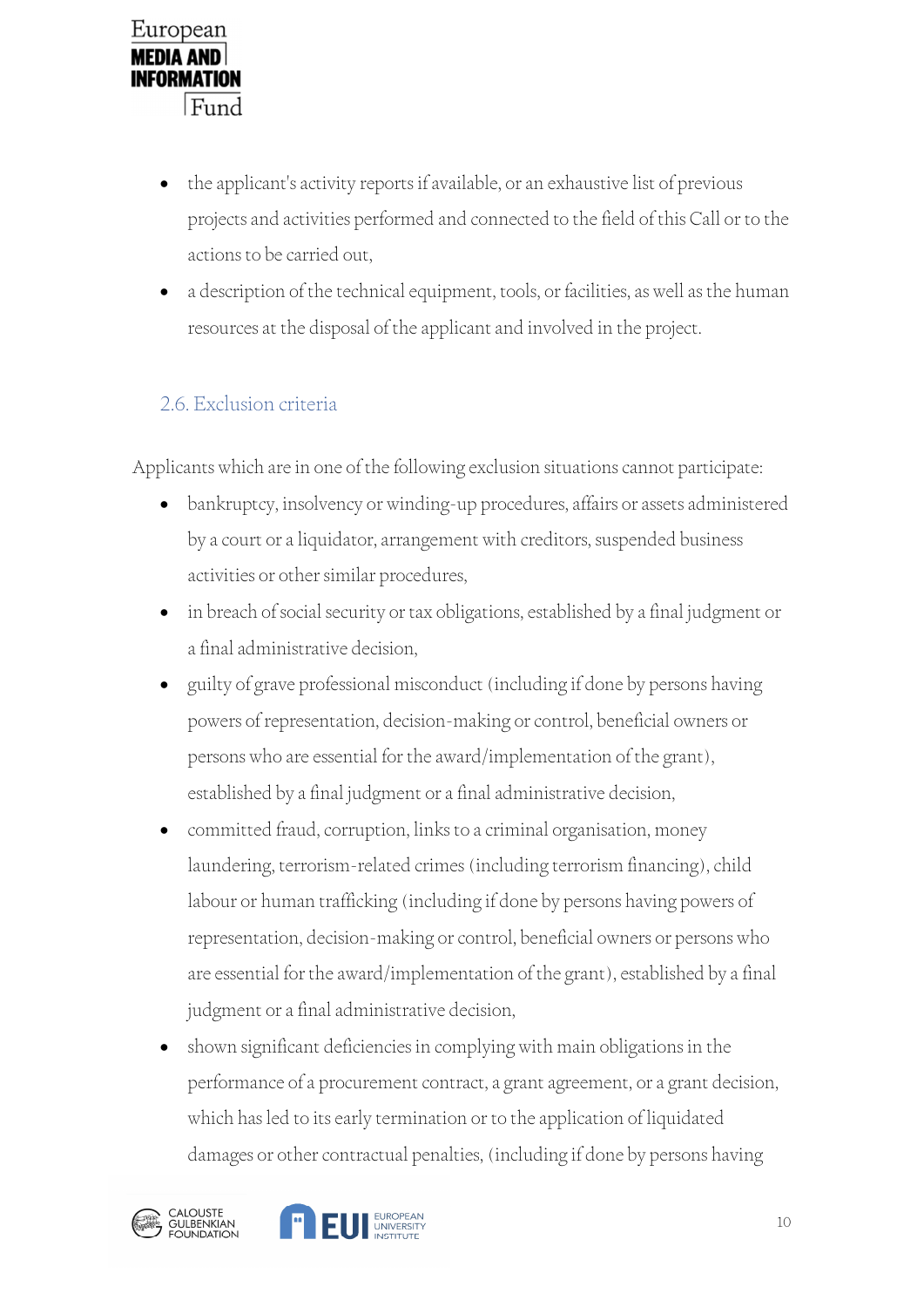

powers of representation, decision-making or control, beneficial owners or persons who are essential for the award/implementation of the grant),

- guilty of irregularities within the meaning of Article 1(2) of Regulation (EC) No 2988/95 (including if done by persons having powers of representation, decision making- or control, beneficial owners or persons who are essential for the award/implementation of the grant),
- creation of an entity under a different jurisdiction with the intent to circumvent fiscal, social or other legal obligations in the country of origin (including if done by persons having powers of representation, decision-making or control, beneficial owners or persons who are essential for the award/implementation of the grant), established by a final judgment or a final administrative decision,
- resident or ordinarily resident of an EU or US embargoed country,
- as a natural person, an employee of the government or an employee of a government-controlled entity.

Applicants must provide an original "blue ink" signed declaration on their honour (a template thereof can be found in the Call webpage and at that application platform that you can access via your MyGulbenkian account) certifying that they are not in one of the situations referred to above.

In case of consortia, each applicant in the consortium may sign a separate declaration in their own name.

EMIF shall not award a grant to an applicant who:

- is in one of the exclusion situations mentioned above, or
- has misrepresented information required as a condition for participating to the Call, or has failed to supply that information; or



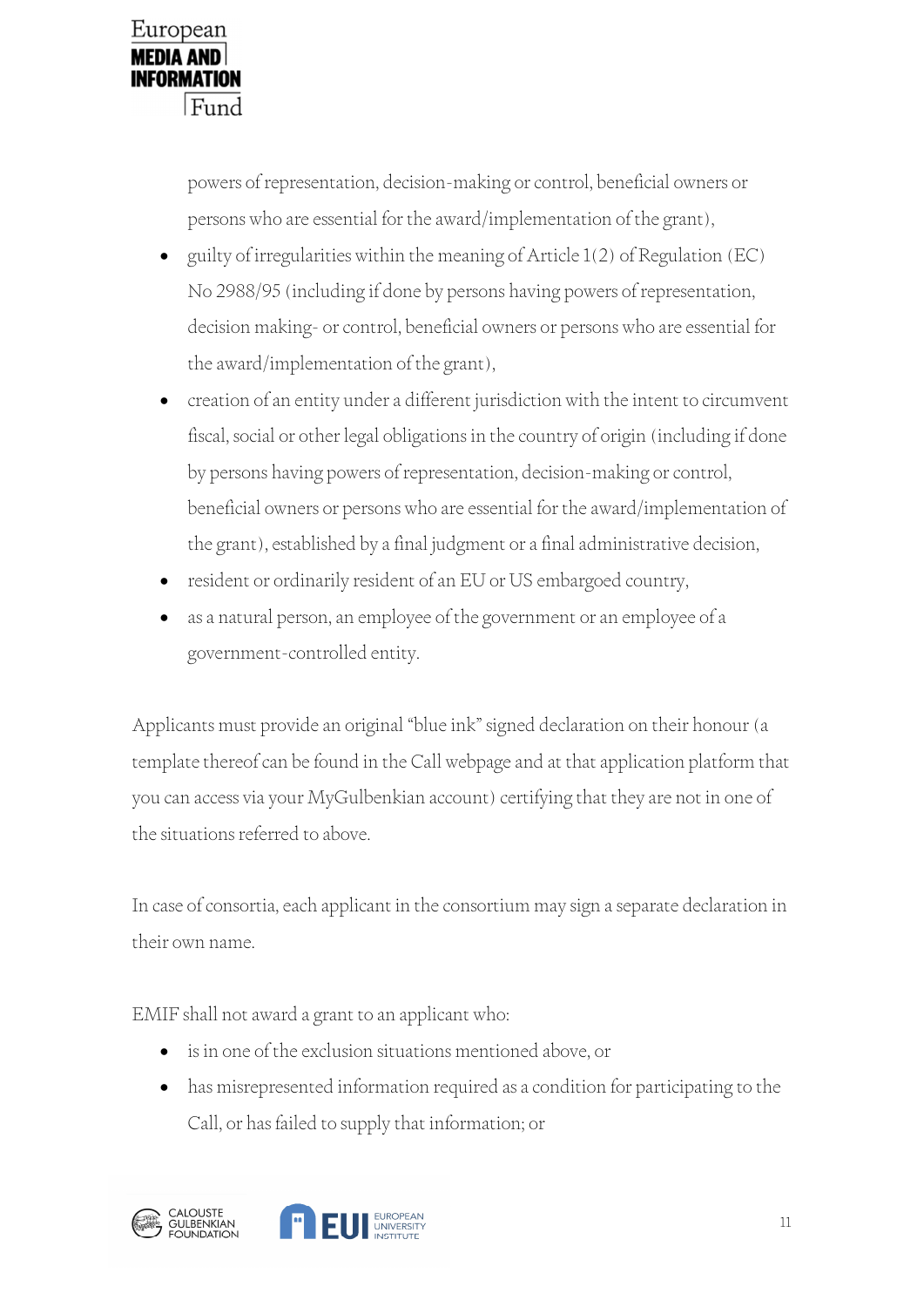

 was previously involved in the preparation of this Call, thereby causing a distortion of competition that cannot be remedied otherwise (conflict of interest).

# 3. Submission of applications

Applications shall be submitted, electronically, using an application form available on

EMIF's website: www.emifund.eu. Applications shall be submitted in English. Supporting documents shall be submitted in their original language, as well as in an English translation.

Applicants can present proposals addressing either priority a) or b), at any time, starting from the date of publication of the present Call and until

- 28 February 2025 for "Scale-up Projects",
- 30 June 2025 for "Urgent Actions".

Cut-off dates ("funding rounds") will occur every 4 months – in February, June, and October each year. The last two funding rounds – in February and June 2025 – will only apply to priority a) Urgent Actions.

At each cut-off date, applications thus far submitted proceed to the admissibility phase.

Applications from consortia shall be submitted by the lead applicant entity.

Once a proposal is submitted, each applicant will receive a confirmation e-mail (with date and time of application). Absent this confirmation e-mail, the proposal should be



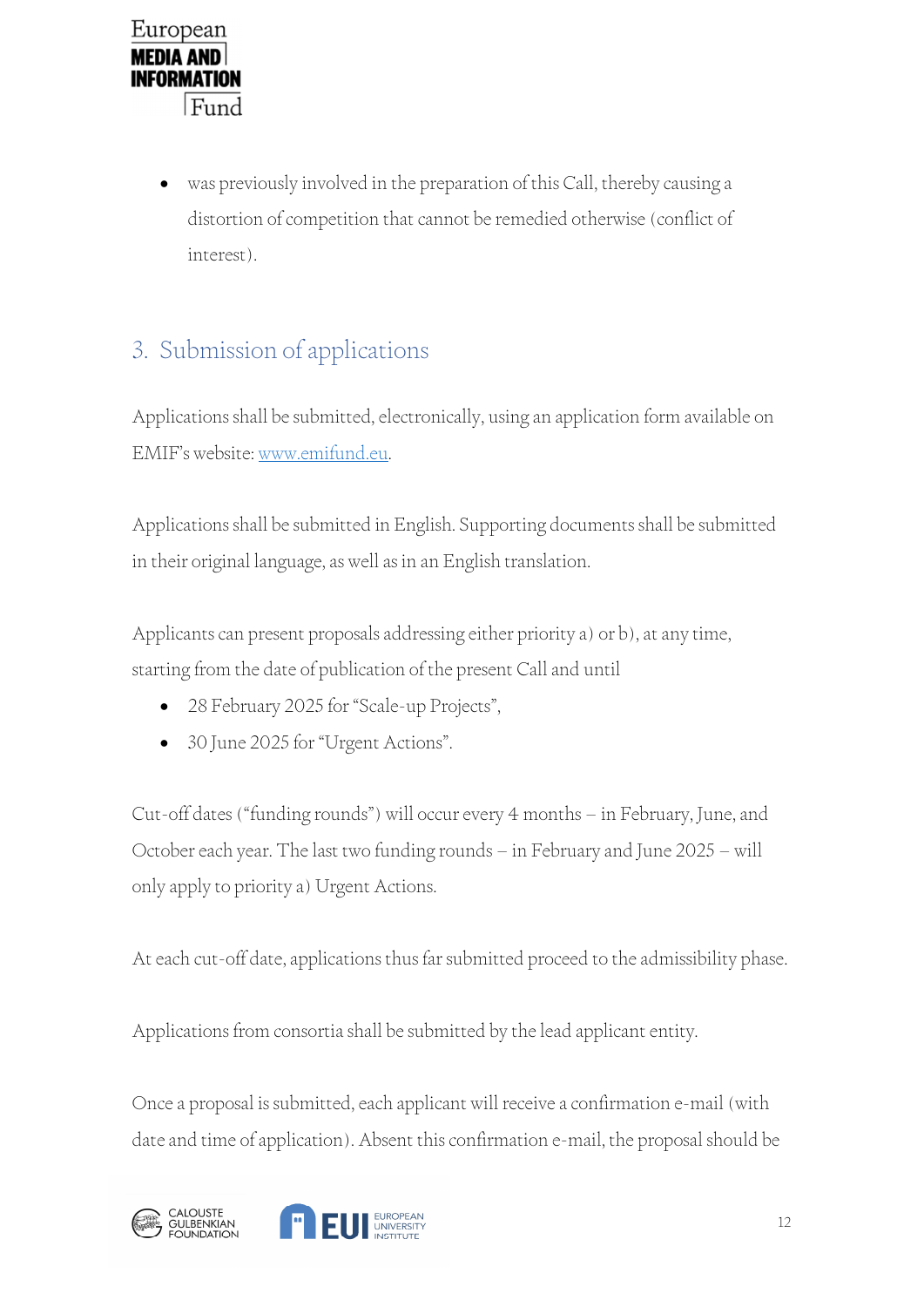considered as not submitted. If the applicant concerned believes this is due to a fault in the submission system, EMIF should be alerted within 5 days by email to be sent to info@emifund.com with a reference to the Call's title: Boosting Fact-Checking Activities in Europe, explaining the circumstances. The Management Committee will decide on such cases.

Applicants cannot submit proposals:

- simultaneously to priorities a) and b),
- before the end date of an ongoing project funded by EMIF where the applicant is involved,
- while the applicant is involved in a project on the reserve list (ref. Section 4.4).

# 4. Evaluation and award procedure

# 4.1. Eligibility checks

Based on the documentation provided by the applicant, the EMIF Unit at the Calouste Gulbenkian Foundation will identify all eligible projects that may be funded, by performing the following checks:

- Regularity of the application (including goals, size, and duration of project proposal),
- Eligibility of applicants,
- Eligibility of the proposed activities,
- Financial capacity,
- Operational capacity (preliminary validation),
- Exclusion criteria,
- All mandatory annexes/supporting documents.

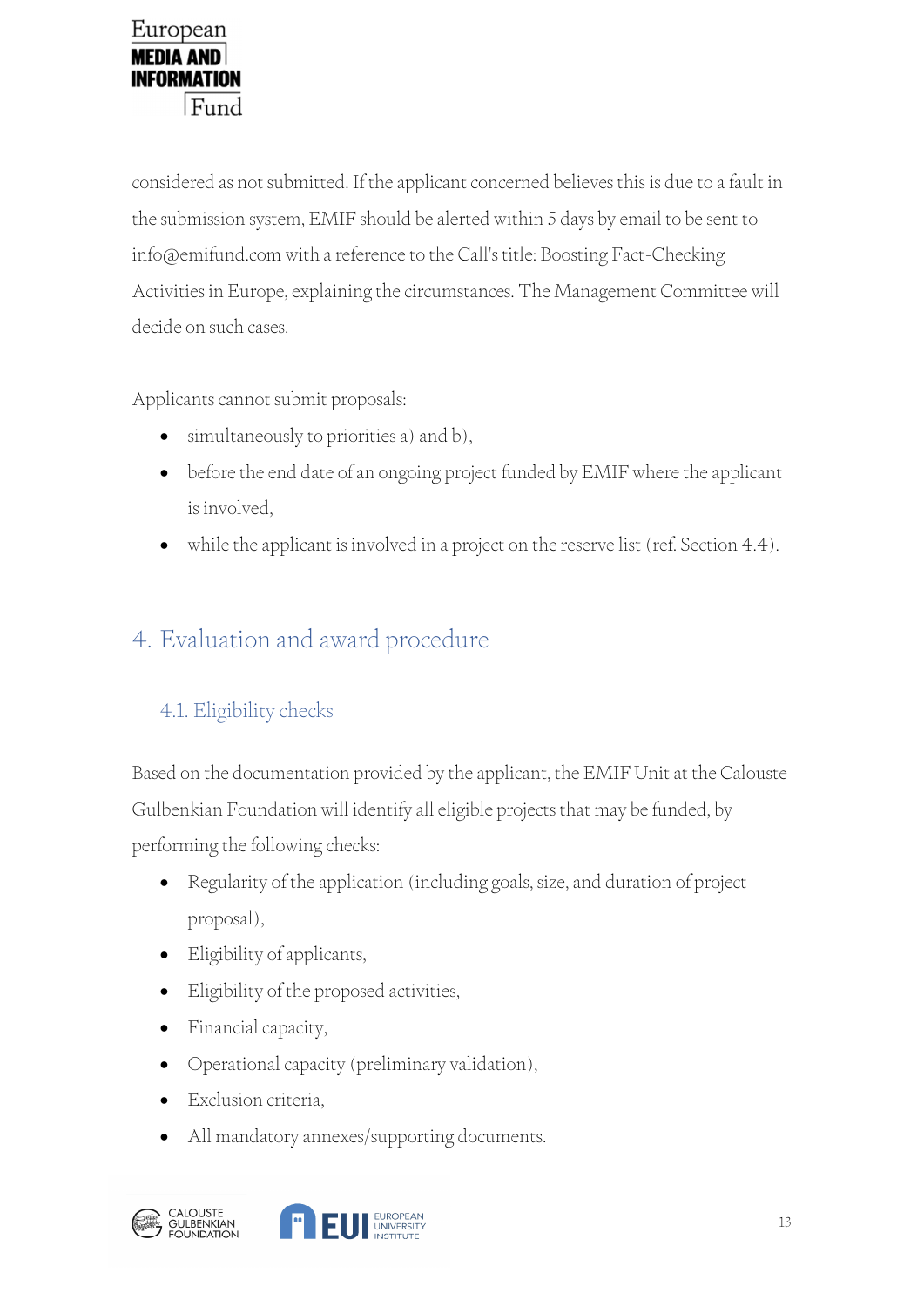

Based on these checks, the list of projects admitted to the evaluation phase will be established.

Applicants whose applications are rejected at this stage shall be informed and have a period of 5 working days to appeal, counted from the day after the notification. Appeals may be sent via email to: info@emifund.eu. Received appeals shall be analysed by the EMIF Unit and forwarded with an opinion to the Management Committee, which will make the final decision.

Applicants will be kept informed at each step of the process and a specific timeframe will be communicated to them regarding the selection and decision-making process, upon receipt of their application. All applicants will be informed about the decision by email.

All projects included in the list of admitted projects will move forward to the evaluation phase.

### 4.2.Evaluation procedure

All admitted applications are evaluated by independent experts from several countries, appointed by EDMO. This shall guarantee equal opportunities for all potential beneficiaries.

Each application shall be evaluated by two experts. If necessary, a third expert maybe called upon to assess the application. Those experts will have the sole responsibility for ensuring the evaluation of the application's merit by scoring the pre-set selection criteria.



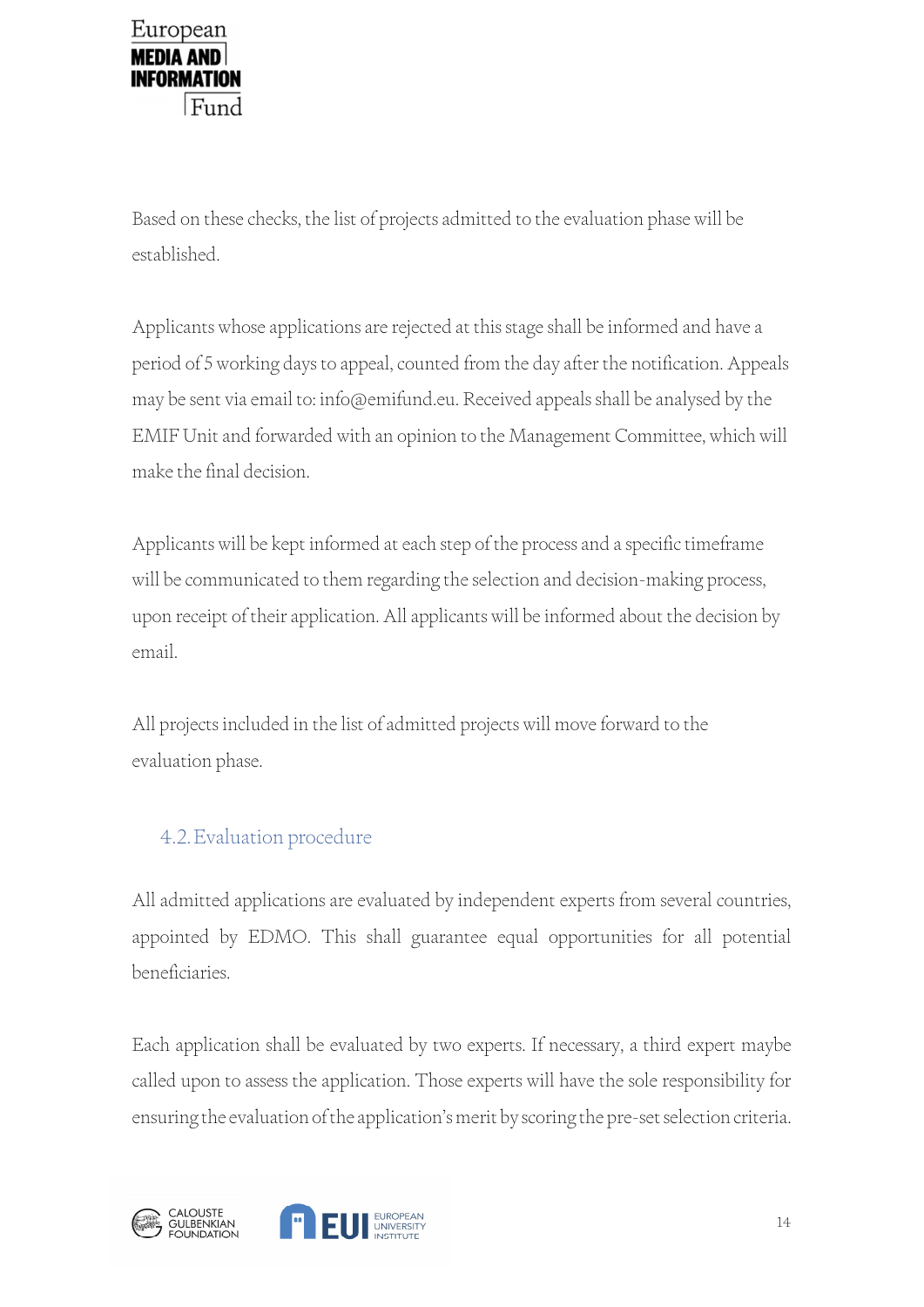

### 4.3. Selection criteria

The evaluation will be made based on the following selection criteria:

| Selection Criterion                                                                                                                                                                                                                                                                                                                                                                                                                                                                                                                                                                                                                              | Weight         |  |
|--------------------------------------------------------------------------------------------------------------------------------------------------------------------------------------------------------------------------------------------------------------------------------------------------------------------------------------------------------------------------------------------------------------------------------------------------------------------------------------------------------------------------------------------------------------------------------------------------------------------------------------------------|----------------|--|
| Relevance : to assess the contribution of the project's expected results to the<br>objectives of the Call listed in Section 2:<br>• Improved detection of disinformation in critical situations or around topics of public<br>interest, which may be actual or potential targets of disinformation campaigns;<br>• Adoption of state-of the-art methodologies for content verification and media and social<br>media monitoring;<br>• Expansion of the applicant's existing activities or start-up of new fact-checking activities<br>by the applicant<br>• Transformative potential of the project (considering the applicant's starting point) | 4              |  |
| Quality of content and activities: to assess the adequacy of the proposed<br>methodologies to reach the objectives of the Call:<br>• Coverage and regularity of fact-check production (for priority $(a)$ );<br>· diversity, complementarity of skills and innovative approaches developed through the<br>project (for priority $(b)$ );<br>• Cost-efficiency of the proposed activities in the chosen domain<br>• Mechanisms to ensure diversity, impartiality and editorial independency, including<br>collaboration with news media, civil society and online platforms.                                                                      | 2              |  |
| Project management: to assess the feasibility of the proposed project:<br>$\bullet$ The experience of the proposed project team and the adequacy of the operational resources<br>allocated to the project;<br>• Efficiency of the team composition to reach the objectives of this Call;<br>• Clarity of the chosen methodology, responsibilities and corresponding budgets among the<br>partners;<br>• Quality of the proposed coordination mechanisms, quality control systems and<br>arrangements to manage risks.                                                                                                                            | $\overline{2}$ |  |
| Dissemination: to assess the expected impact of the proposed project:<br>• Quality of the strategies to exchange knowledge, ensure transferability of project's outcomes<br>towards news media, civil society and/or online platforms and monitor progress in this<br>regard;<br>• Potential impact at local, regional, national and/or European levels, beyond those directly<br>involved in the project and beyond the project's lifetime.                                                                                                                                                                                                     | $\sqrt{2}$     |  |
| TOTAL                                                                                                                                                                                                                                                                                                                                                                                                                                                                                                                                                                                                                                            | 10             |  |



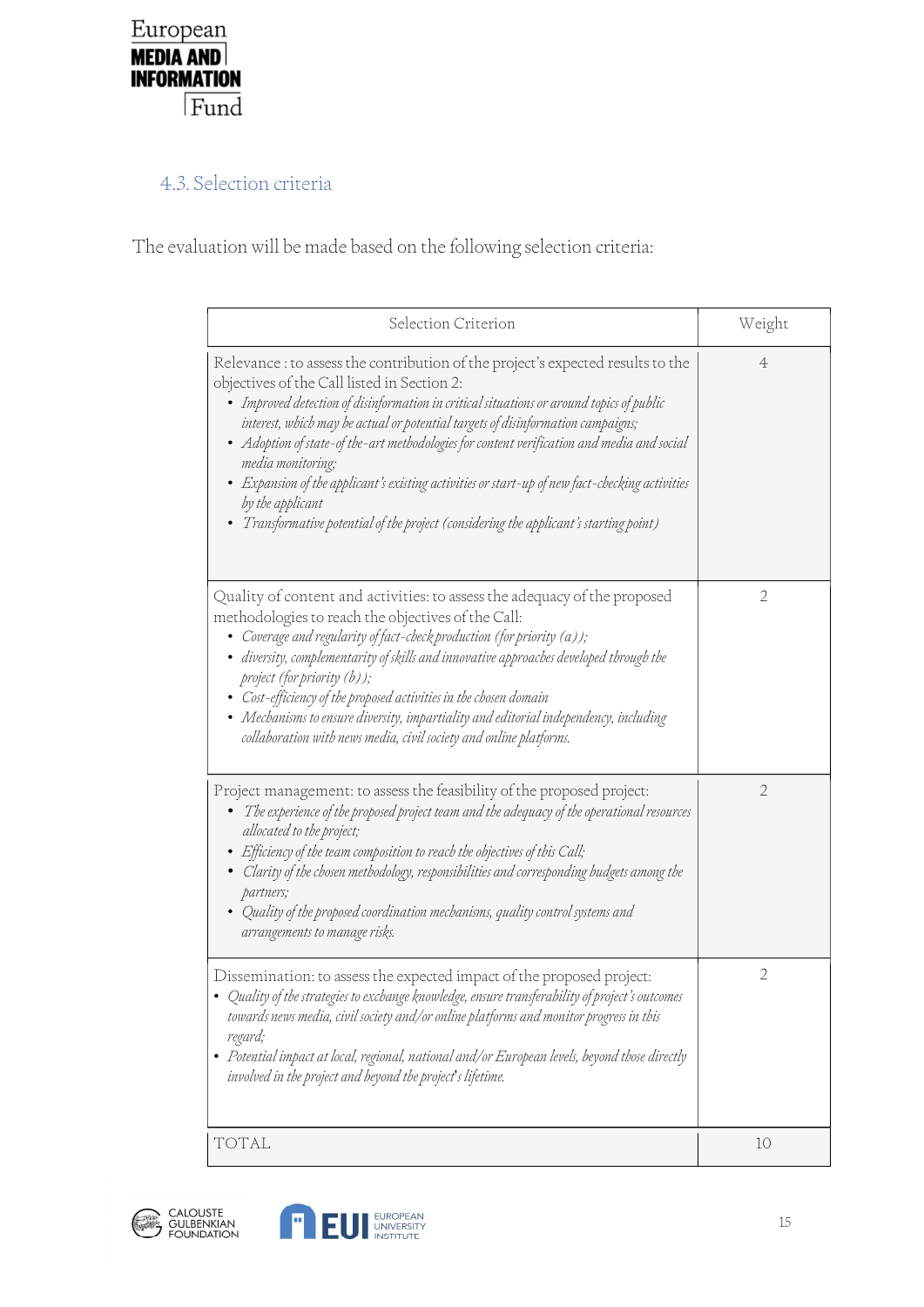

Each criterion shall be scored on a scale between 0 and 10 points and an application must get at least 6 points in each criterion to be supported. The total score, on a scale between 0 and 100, is obtained by multiplying the criteria scores by the weights indicated above.

The overall classification of the application will be the simple average of the two scores assigned by the two independent experts.

In case of draw, the application submitted earlier shall be selected.

### 4.4.Decision on grants

For each one of the two priority actions under Section 2, points (a) and (b) above, a ranked list of selected projects will be established. The proposed ranked lists of selected applications shall be submitted with the respective scores and justifications to EMIF's Management Committee to be approved. The application approval shall take into consideration an appropriate balance between countries, entities, and areas.

EMIF reserves the right to refuse funding for any application that contains or relates to offensive, obscene, pornographic, defamatory, or threatening content. This shall not be interpreted, in anyway, to limit the grantees' exercise of free speech or scientific freedom.

#### Reserve list

All applications that, following the evaluation, have scored above the minimum threshold (60 points) but are not fundable under the relevant Funding Round because



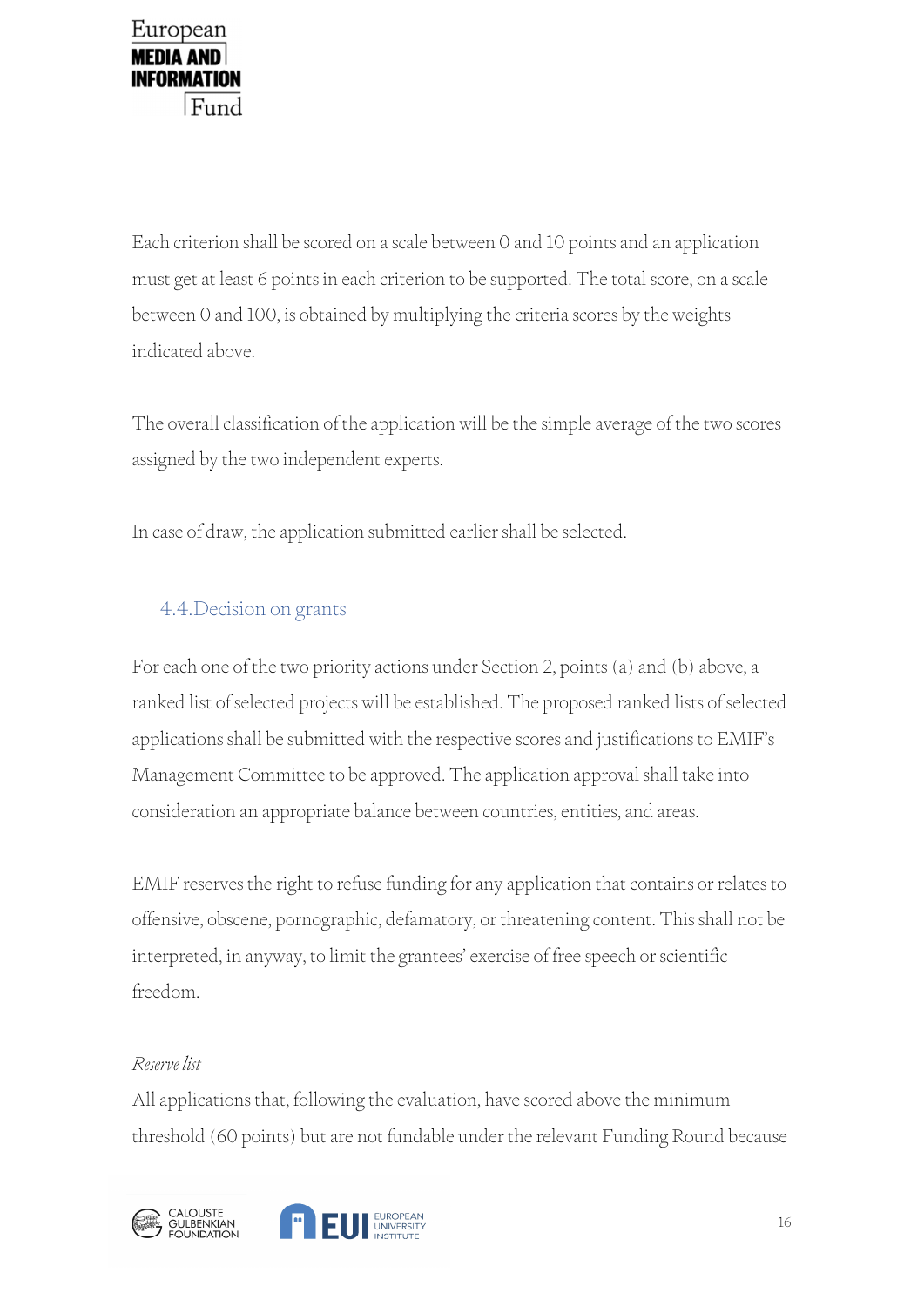they exceed the available allocation, are placed in a reserve list for consideration in the immediately subsequent Funding Round. If again in that Round they are not supported, they are definitely rejected but thenceforth new applications from the same applicant may be submitted.

All other projects will be rejected.

Applicants will be duly informed by email about the outcome of the evaluation. The awarded projects will be announced on the EMIF website.

# 4.5. Grant contract

After approval by EMIF's Management Committee, applicants who successfully pass the evaluation phase will be invited for grant preparation by the EMIF Unit with a view to enter into a Grant Contract (a template thereof can be found in the Call webpage and at that application platform that you can access via your MyGulbenkian account), detailing the purpose of the grant, the award conditions and level of funding, including deliverables, reporting requirements and payments.

This phase will involve a dialogue to fine-tune technical or financial aspects of the project and may require extra information. It may also include adjustments to the proposal to address recommendations of the Selection Committee or other concerns.

The Grant Contract shall be signed between the Calouste Gulbenkian Foundation and the beneficiary. In case of consortia, the contract will be signed by the lead applicant on behalf of the consortium and it will be responsible for:

 ensuring that the funding provided is distributed in accordance with the terms of the Grant Contract,

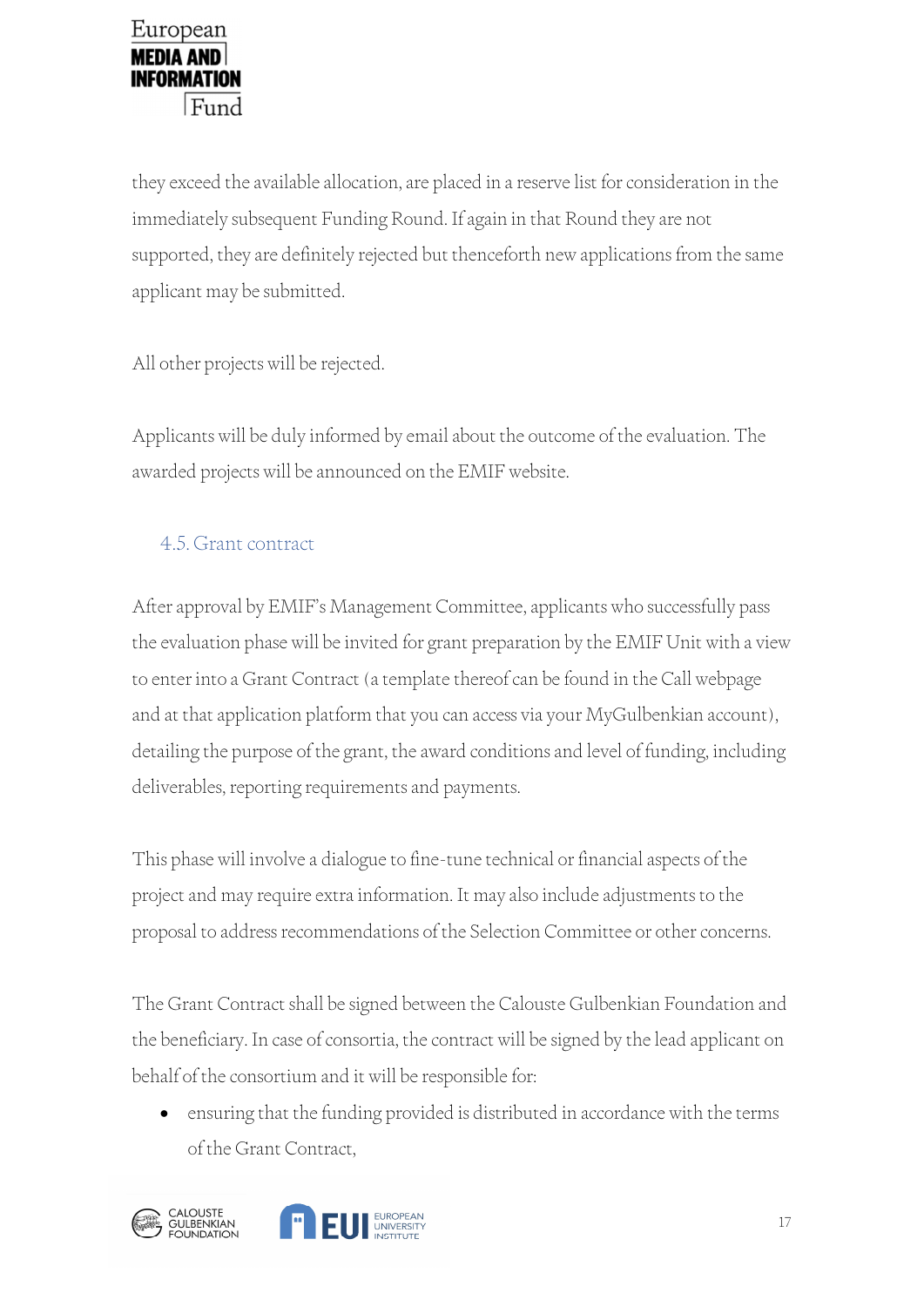

 and procuring that all partners also comply with the terms of the Grant Contract.

Other members of the consortium shall mandate the lead applicant with the powers to sign the contract (a template of such mandate can be found in the Call webpage).

EMIF reserves the right to require any or all partners to also enter the Grant Contract directly.

The Portuguese law governs all agreements and the place of jurisdiction for any disputes is Lisbon.

## 4.6.Form of grant and funding rate

The grant will be defined by applying a funding rate of 100% to the eligible costs actually incurred and declared by the beneficiary.

The estimated budget of the action must be attached to the Application Form. It must be drawn up in euros and have revenue and expenditure in balance.

Applicants are not required to provide matching funds. However, should a project exceed the budget limits provided for each category of project, applicants may still take part in this Call if they commit to cover the costs exceeding the applicable budget limit out of their own resources.

### 4.7.Eligible costs

Eligible costs shall meet all the following conditions:

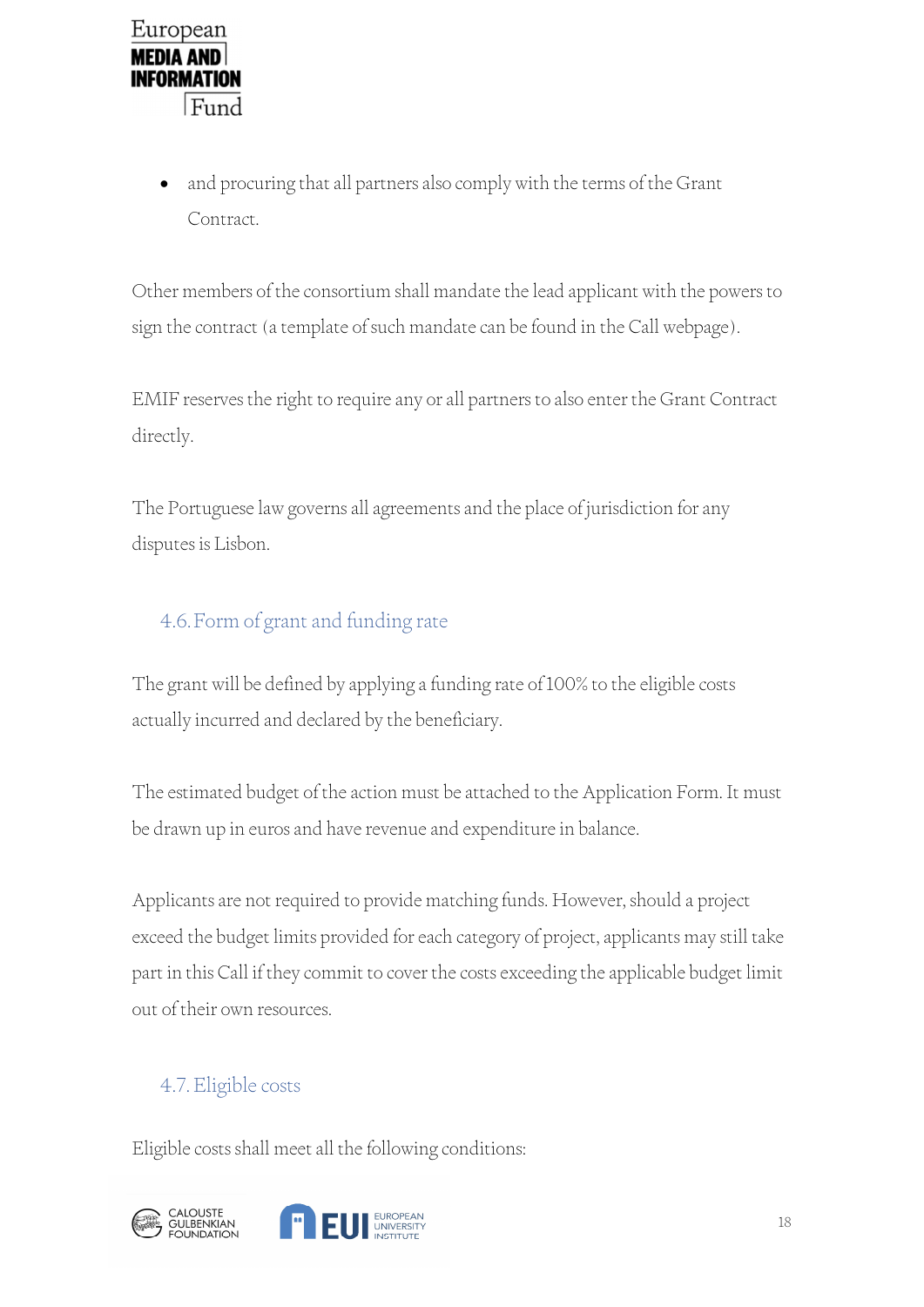

- They are incurred by the beneficiary and are necessary for the implementation of the action which is the subject of the grant.
- They are incurred during the duration of the action. The period of eligibility of costs will start as specified in the Grant Contract. If a beneficiary can demonstrate the need to start the action before the agreement is signed, the costs eligibility period may start before that signature. Under no circumstances can the eligibility period start before the date of submission of the grant application.
- They are indicated in the estimated budget of the action.
- They are identifiable and verifiable, in particular being recorded in the accounting records of the beneficiary and determined according to the applicable accounting standards of the country where the beneficiary is established.
- They comply with the requirements of applicable tax and social legislation.
- They are reasonable, justified, and comply with the principle of sound financial management, in particular regarding economy and efficiency.
- The beneficiary's internal accounting and auditing procedures must permit direct reconciliation of the costs and revenue declared in respect of the action/project with the corresponding accounting statements and supporting documents.

Both direct and indirect costs are eligible.

#### Eligible direct costs

The eligible direct costs for the action are the costs which are identifiable as specific costs directly linked to the performance of the action and which can therefore be booked to it directly, such as:

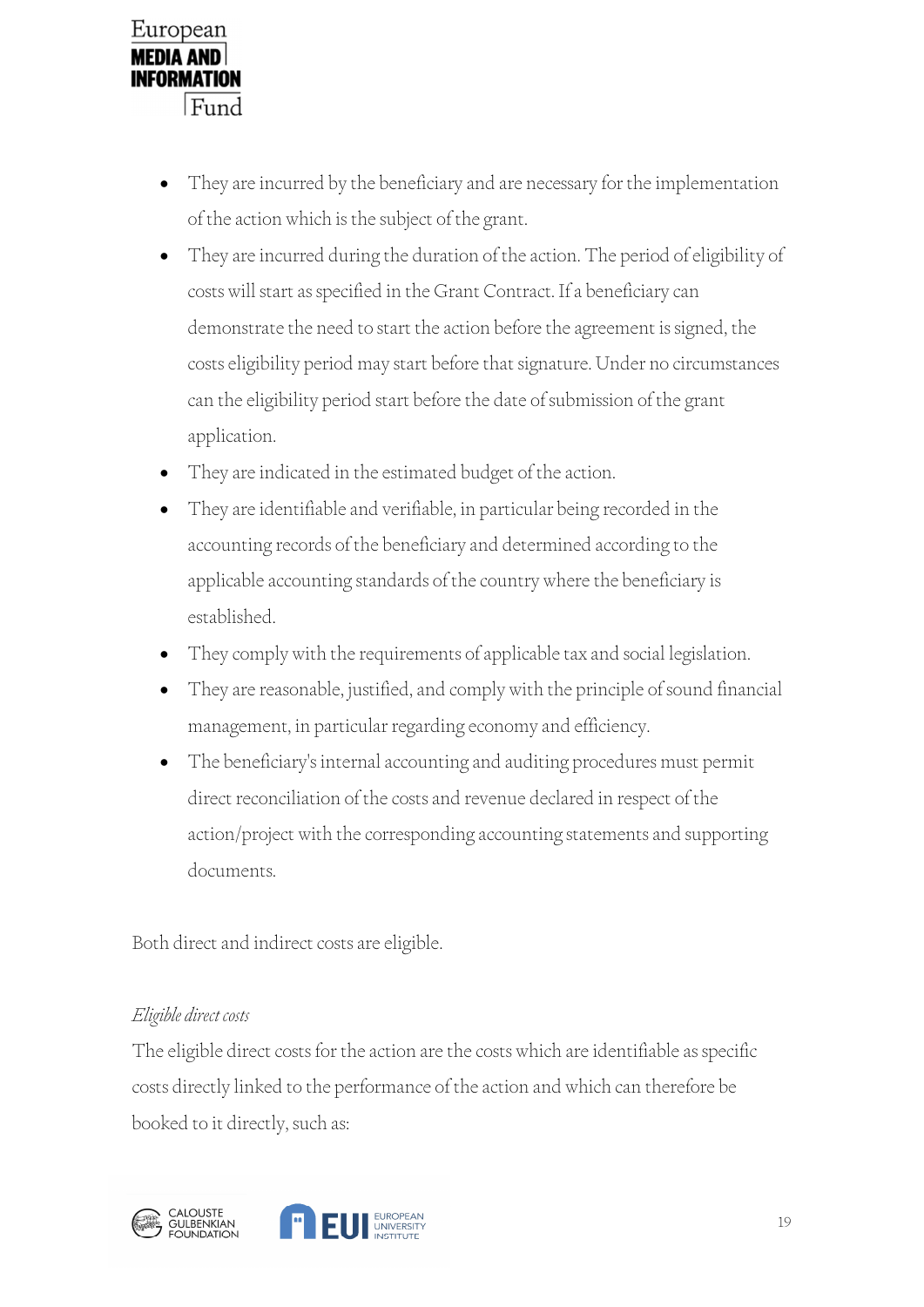

- i. the costs of personnel (including actual salaries, social security contributions and other statutory costs) working under an employment contract with the beneficiary or an equivalent appointing act and assigned to the action, provided that these costs are in line with the beneficiary's usual policy on remuneration. The costs of natural persons working under a contract with the beneficiary other than an employment contract or who are seconded to the beneficiary by a third party against payment may also be included under such personnel costs, provided that the costs are not significantly different from the costs of staff performing similar tasks under an employment contract with the beneficiary and the result of the work belongs to the beneficiary,
- ii. the costs of travel and related subsistence allowances, provided that these costs are in line with the beneficiary's usual practices on travel;
- iii. the depreciation costs of equipment or other assets (new or second-hand) as recorded in the beneficiary's accounting statements, including the costs of renting or leasing equipment or other assets. Only the portion of the equipment's depreciation, rental or lease costs corresponding to the implementation period and the rate of actual use for the purposes of the action may be taken into account when determining the eligible costs. By way of exception, the full cost of purchase of equipment may be eligible if this is justified by the nature of the action and the context of the use of the equipment or assets;
- iv. costs of consumables and supplies, provided that they are directly assigned to the action;
- v. costs arising directly from requirements imposed by the Grant Contract (e.g. dissemination of information, specific evaluation of the action, translations, reproduction);

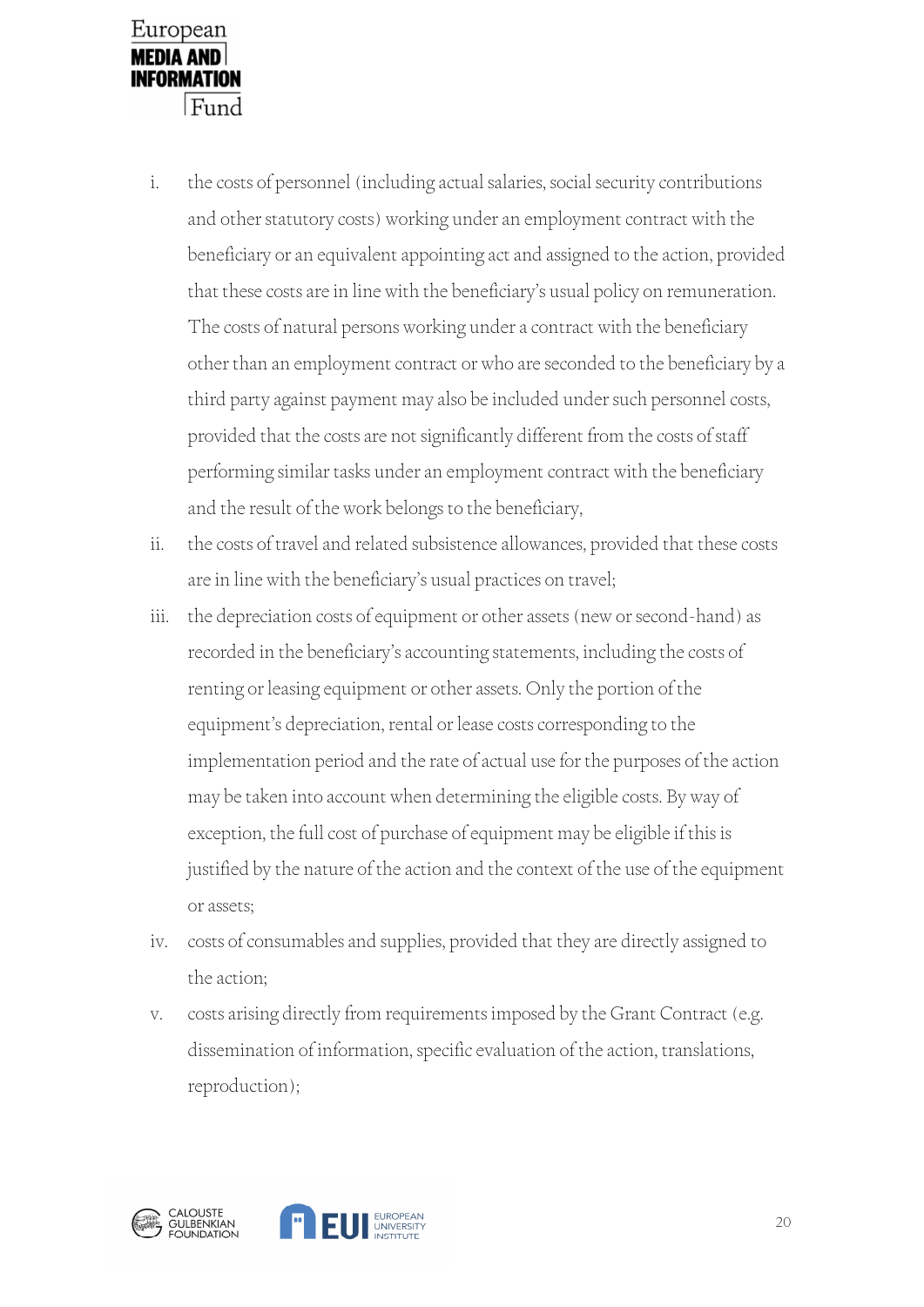

- vi. costs derived from subcontracts, provided that the subcontracting contract is awarded to the tender offering best value for money or the lowest price (as appropriate), avoiding conflicts of interest;
- vii. duties, taxes and charges paid by the beneficiary, notably value added tax (VAT) if not refundable.

#### Eligible indirect costs

The eligible indirect costs (overheads) are costs that are not directly linked to the action implementation and therefore cannot be attributed directly to it.

A flat-rate amount of maximum 7% of the total eligible direct costs of the action, excluding direct costs of subcontracting, is eligible as indirect costs, representing the beneficiaries' general administrative costs which can be regarded as chargeable to the action/project.

The following costs are considered as ineligible:

- i. return on capital and dividends paid by a beneficiary,
- ii. debt and debt service charges,
- iii. provisions for losses or debts,
- iv. interest owed,
- v. doubtful debts,
- vi. exchange losses,
- vii. contributions in kind from third parties,
- viii. excessive or reckless expenditure,
- ix. deductible VAT.

The total eligible costs of the action are the consolidated total eligible costs accepted by the EMIF Unit and reflected in the Grant Contract. The total amount paid to the

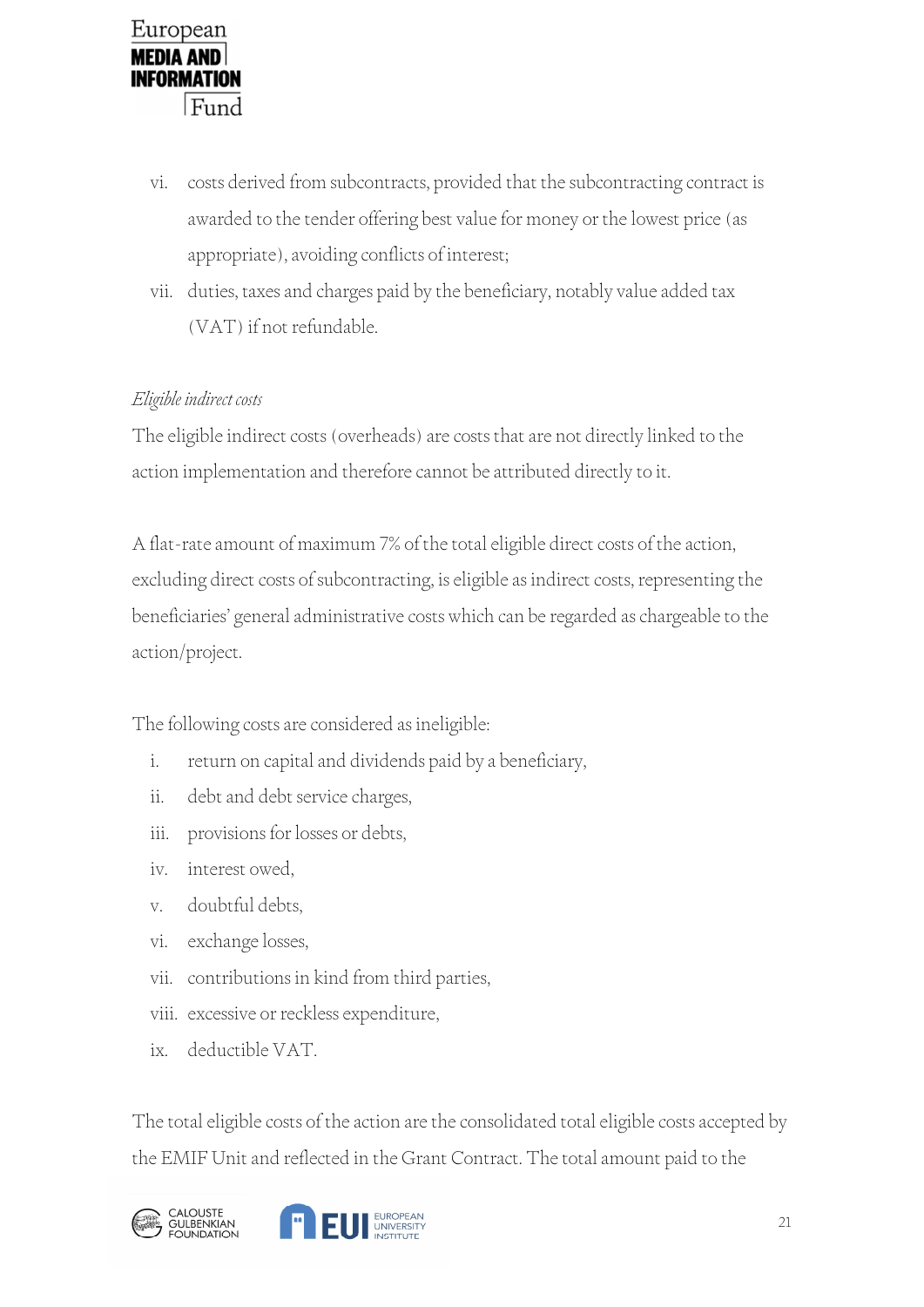

beneficiaries by EMIF may in no circumstances exceed the maximum amount of the grant as indicated in the Grant Contract.

The revenue generated by the action, if any, is the consolidated revenue established, generated, or confirmed for beneficiaries other than non-profit organisations on the date on which the request for payment of the balance is drawn up. If there is a profit, it will be deducted from the actual eligible costs of the action.

In-kind and financial contributions by third parties are not considered revenues.

EMIF's Management Committee may reduce the maximum amount of the grant if the action has not been implemented properly (i.e. if it has not been implemented or has been implemented poorly, partially or late), or if another obligation under the Grant Contract has been breached. The amount of the reduction will be proportionate to the degree to which the action has been implemented improperly or to the seriousness of the breach.

# 5. Reporting and payment arrangements

### 5.1. Payment arrangements

Payments of grants shall be made in instalments and are conditional to submission and approval of final and interim (if applicable) reports.

Payments will be put into effect as follows:



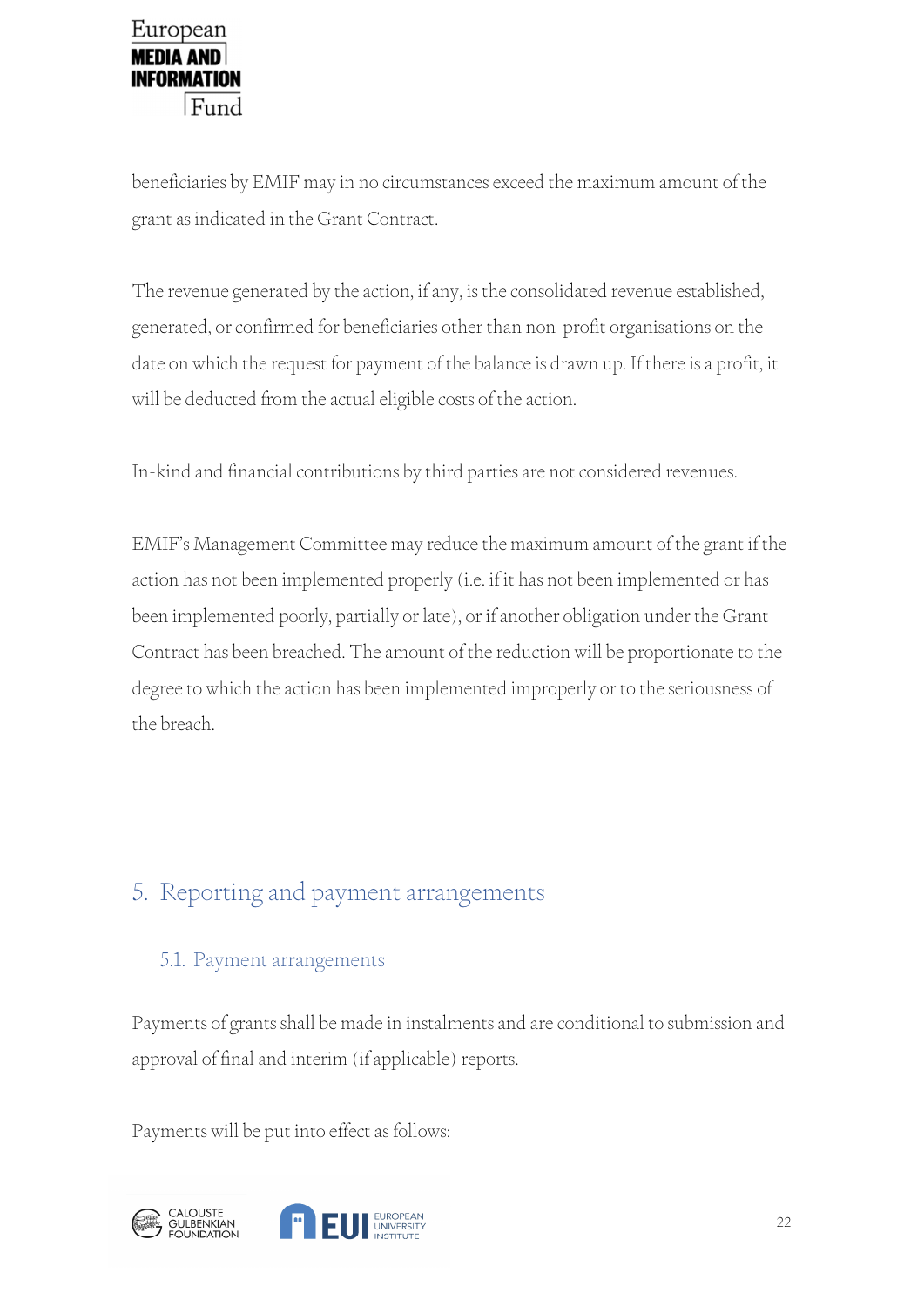

#### For Urgent Actions:

- 50% of the grant amount upon signature of the agreement,
- 50% of the grant amount upon approval of the final activity and financial report.

#### For Scale-up projects:

- 50% of the grant amount upon signature of the agreement,
- 30% of the grant amount upon approval of the interim report,
- 20% of the grant amount upon approval of the final activity and financial report.

## 5.2. Reporting

Templates for the interim and final reports will be provided on EMIF's website and shall be filled in online.

The interim report, pertaining solely to Scale-up projects, shall be submitted 6 months after the project's beginning or when the expenditure attains 40% of total eligible costs, whichever occurs first, and shall contain activity and financial information regarding the development of the project thus far.

The final report shall be submitted within 2 months after project completion and shall contain activity and financial information regarding the full development of the project.

The EMIF Unit may request for clarifications and further documents before making a decision regarding the acceptance of the final report for purposes of payment of the final instalment. Payments will be made within 2 weeks after final report approval.



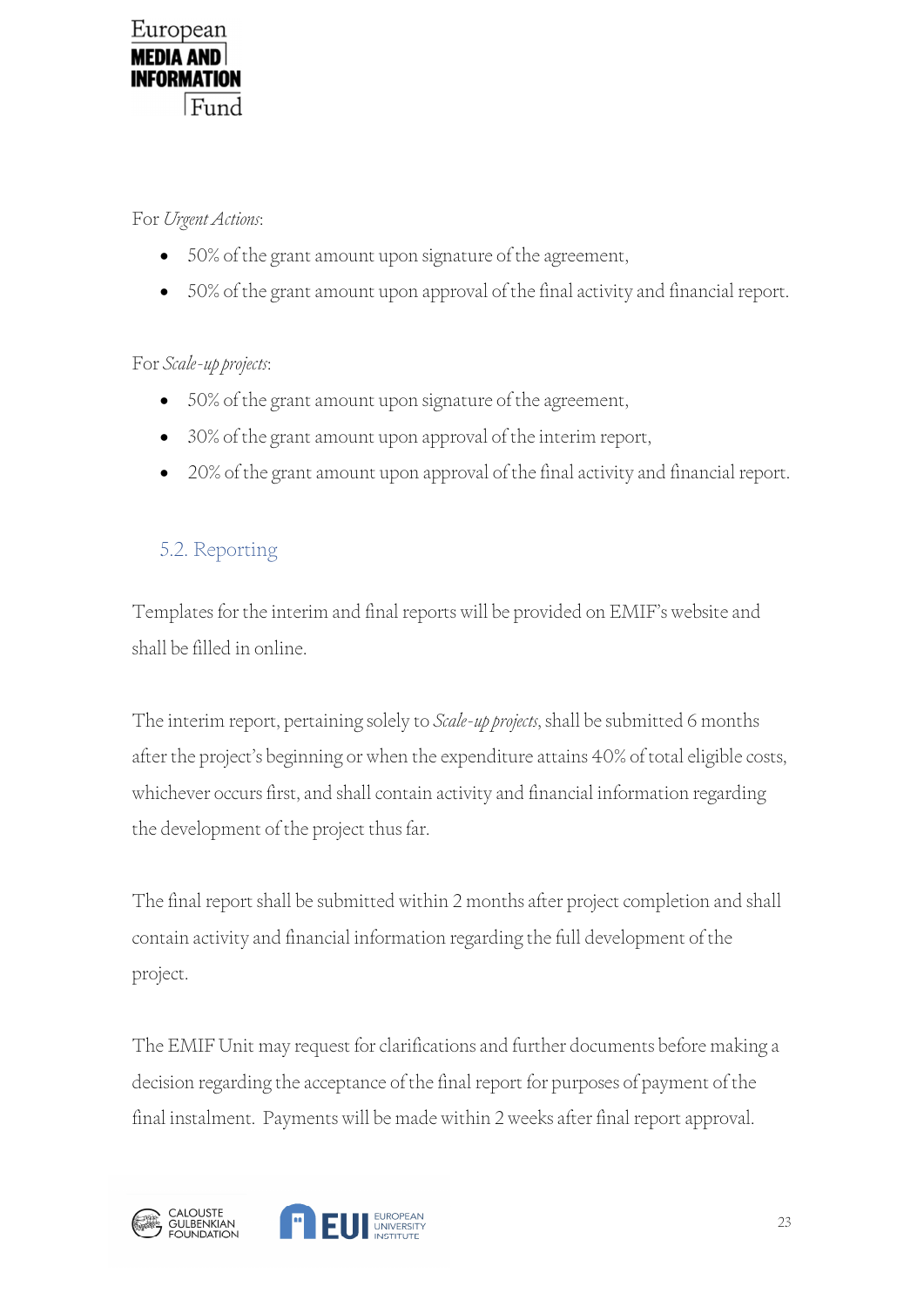The final financial report shall be presented according to the template, with the same budget headings as in the approved budget. A list of expenses/invoices/receipts shall accompany this report to justify the spent amounts.

The financial report shall preferably be accompanied by a statement of an external auditor certifying that the expenditure is real and incurred in accordance with the Grant Contract, such certification plus the list of expenses is accepted as sufficient proof of expenditure to justify the payment. Otherwise, a sample of proof of expenses shall be requested by the EMIF Unit.

Payments will be made once the EMIF Unit is satisfied with the documentation and financial information provided by the grantees.

A pre-financing guarantee for up to the same amount as the pre-financing may be requested, in order to limit the financial risks linked to the pre-financing payment. The financial guarantee, in euro, shall be provided by an approved bank or financial institution established in one of the eligible European countries. The guarantee shall be released as the pre-financing is cleared against the payment of the balance, in accordance with the conditions laid down in the Grant Contract.

As an alternative to requesting a guarantee on pre-financing, the EMIF Unit may decide to split the payment of pre-financing into several instalments which, in total, shall not exceed 50% of the grant amount.

Specific audits may be commissioned, notably in case of suspected fraud or mismanagement of the funds provided by EMIF.



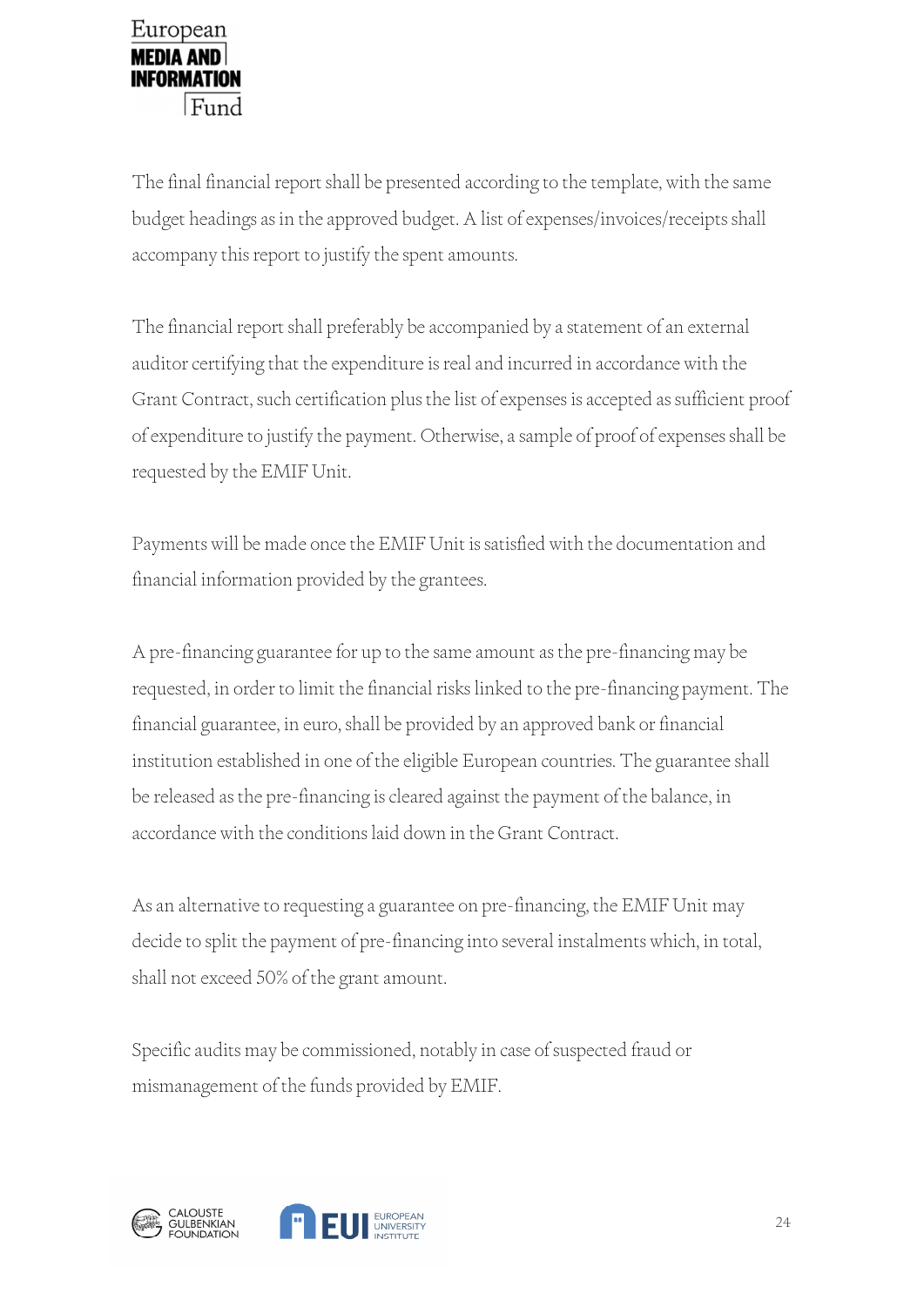# 6. Budget

The total grant allocation for this permanent call is €4 350 000 until 2026.

The indicative allocation per funding round is €435 000. For the last two funding rounds, the indicative allocation is  $\epsilon$ 217 500.

# 7. Publicity & IPRs

Applicants retain ownership of their intellectual property rights in the application and any subsequent information or materials provided as part of the application process (hereafter, "Application Materials"), as well as in the content or other intangible assets resulting from the activities.

By submitting an application, applicants agree that any Application Materials provided to EMIF pursuant to this Call may be used by EMIF

- i. to assess their application,
- ii. if the application is successful, to provide funding under the Grant Contract and to assess ongoing compliance with the terms and conditions thereof, and
- iii. in any relevant publicity, including at events, in speeches, in annual reports, through social media and any other medium, online or offline.

Relevant publicity includes the use of aggregated data showing how EMIF's funding has been awarded (e.g. by project type, industry sector and location), and projectspecific information (e.g. the names and location of applicants, the funds awarded and a description of the project and/or project title). Applicants grant EMIF the right to use



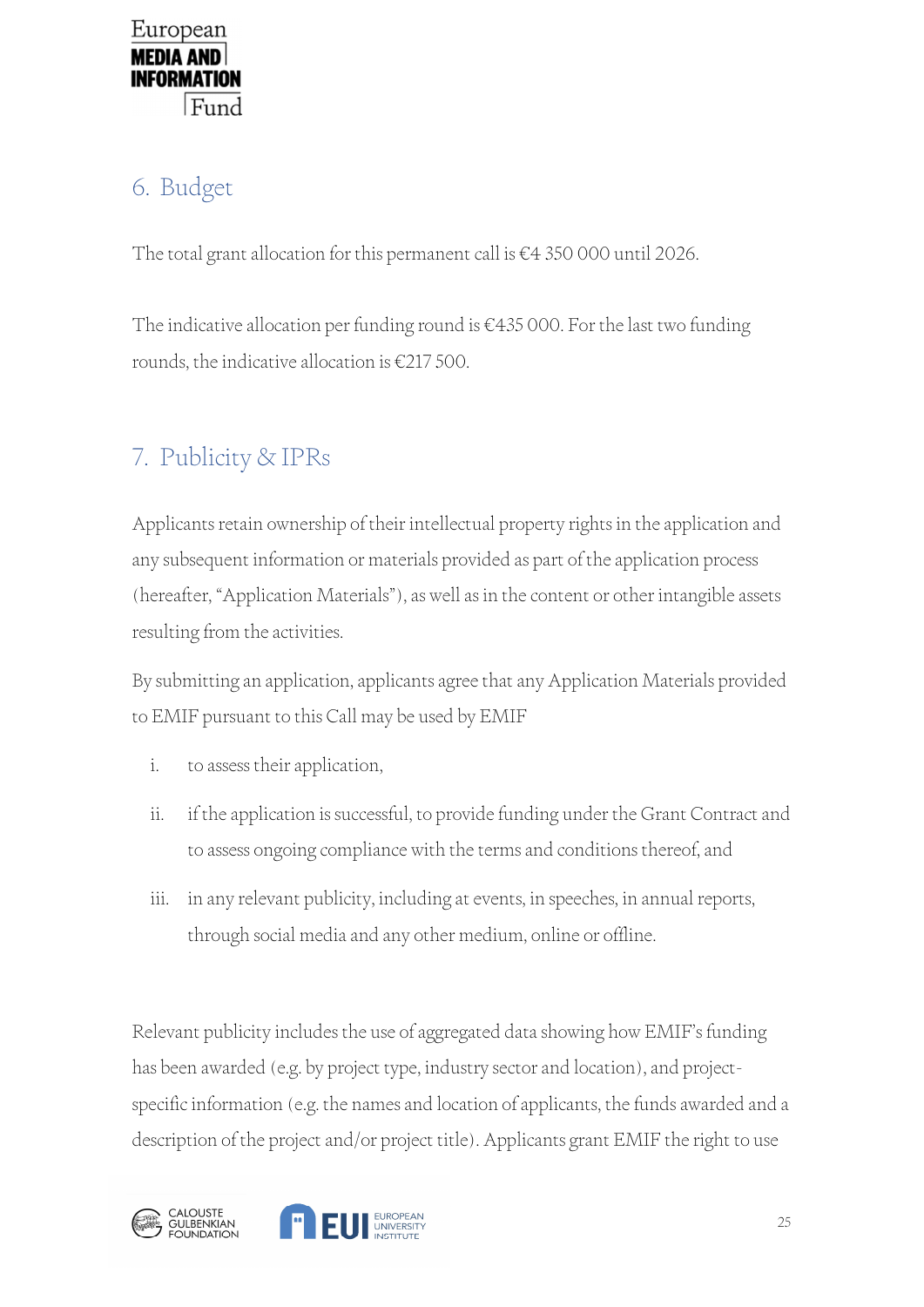

their trade names, trademarks, logos and other distinctive brand features for these specific purposes.

By signing the Grant Contract, beneficiaries agree to provide CGF and EUI, EMIF's promoters, non-exclusive, transferrable and royalty-free license on all copyrighted material produced throughout the project for the purposes of enabling EMIF to populate their web sites (and/or affiliated websites) with updated fact-checks, thematic situation reports, studies and media literacy material as a result of the activities for which the grant is used so to disseminate findings and raise public awareness across all four priority areas.

Moreover, beneficiaries are required to acknowledge EMIF's contribution in all publications or in conjunction with activities for which the grant is used, including by giving prominence to EMIF's name and emblem.

Applicants must warrant that they have obtained and will maintain all necessary agreements, releases, licences, and approvals to execute the project and to disclose the Application Materials to EMIF for the purposes set out in this Call, and that the execution of the project and provision of the Application Materials to EMIF will not infringe any third-party rights or entail a breach of any confidentiality obligations.

Applicants agree to indemnify EMIF against any liabilities, costs, claims, losses, damages or expenses (including reasonable legal fees) suffered or incurred in relation to a claim from a third party that the application or the use or reproduction of any Application Materials infringes or misappropriates any third-party rights.